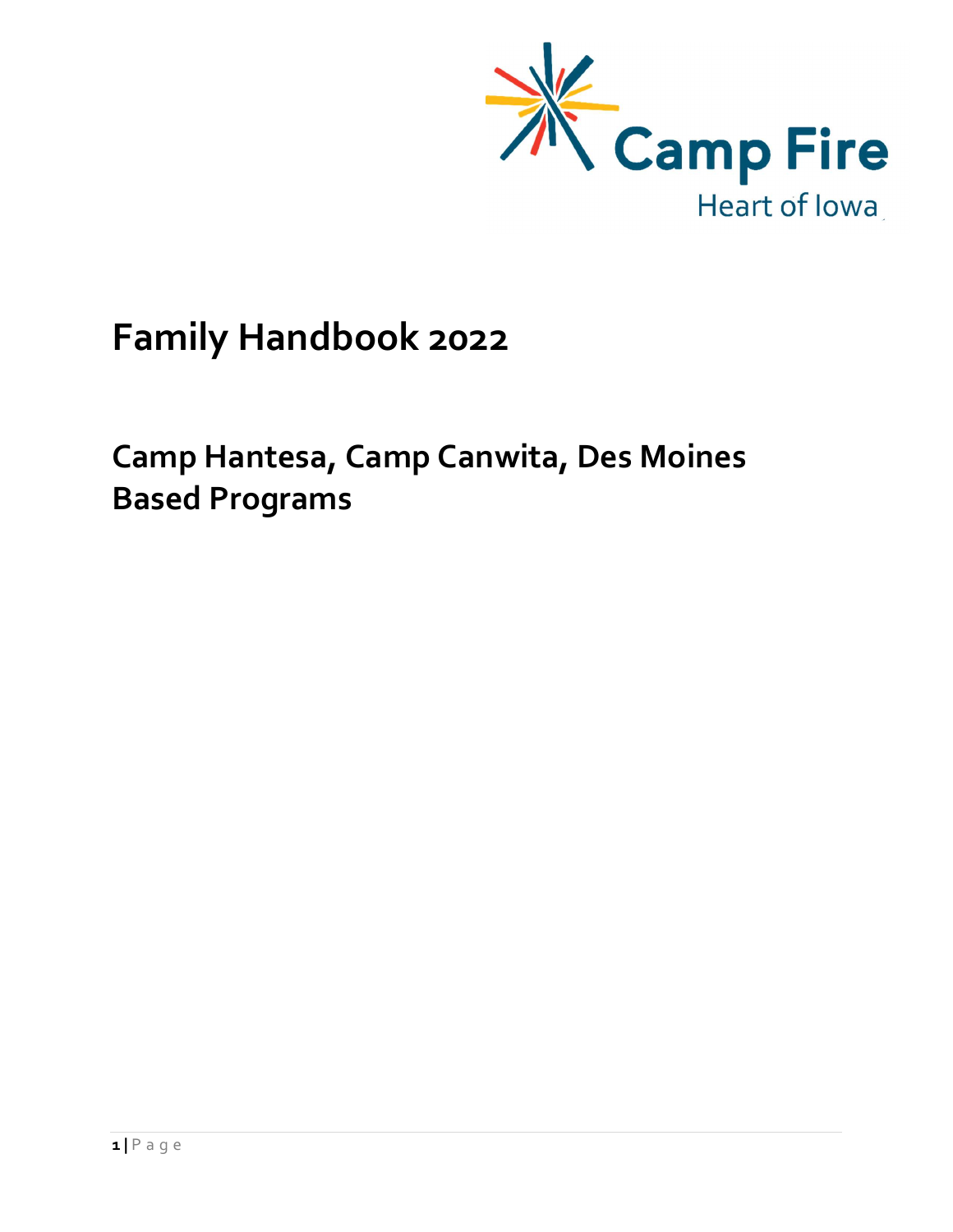# **Table of Contents**

| Payment Policies & Financial Aid (Camp Scholarships & Tiered Pricing)  18 |  |
|---------------------------------------------------------------------------|--|
|                                                                           |  |
|                                                                           |  |
|                                                                           |  |
|                                                                           |  |
|                                                                           |  |
|                                                                           |  |
|                                                                           |  |
|                                                                           |  |
|                                                                           |  |
|                                                                           |  |
|                                                                           |  |
|                                                                           |  |
|                                                                           |  |
|                                                                           |  |
|                                                                           |  |
|                                                                           |  |
|                                                                           |  |
|                                                                           |  |
|                                                                           |  |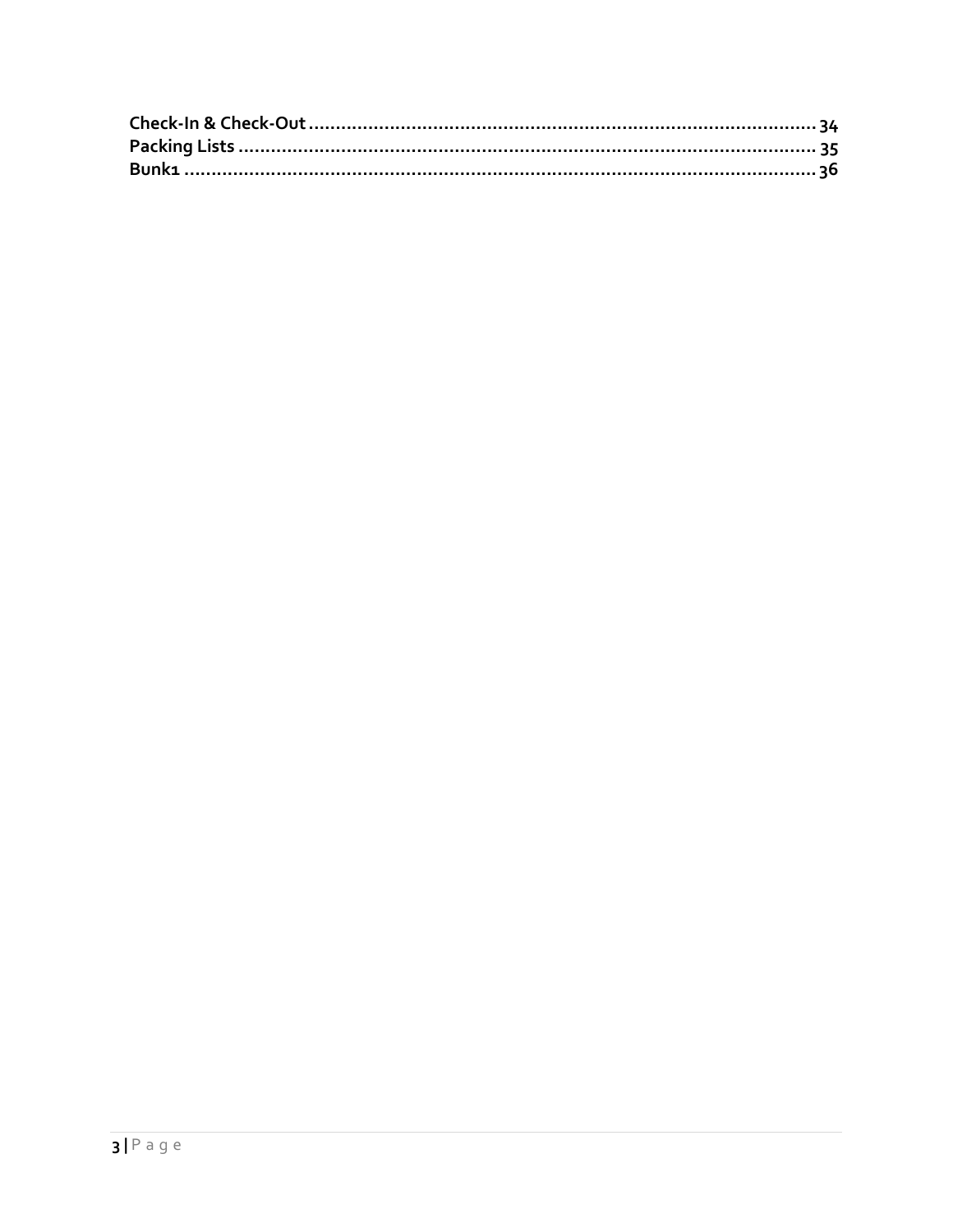## GENERAL INFORMATION

## Contact Information

| <b>Camp Hantesa</b>                           | <b>Camp Canwita</b>                  | Camp Fire HQ                         | <b>Southwoods Day Camp</b>           |
|-----------------------------------------------|--------------------------------------|--------------------------------------|--------------------------------------|
| 1450 Oriole Road                              | 2807 Duff Ave                        | 5615 Hickman Road                    | 2100 SE 5th Street                   |
| Boone, IA 50036                               | Ames, IA 50010                       | Des Moines, IA 50310                 | Des Moines, IA 50315                 |
| Hours: $M - F$ 7:00am -<br>5:30 <sub>pm</sub> | Hours: $M - F$ 7:00am -<br>$5:30$ pm | Hours: $M - F$ 7:00am -<br>$5:30$ pm | Hours: $M - F$ 7:00am -<br>$5:30$ pm |
| Phone: 515-432-1417                           | Phone: 515-232-1932                  | Phone: 515-274-1501                  | Phone: 515-248-6316                  |

#### Email: campfire@campfireiowa.org

Website: www.campfireiowa.org

Online Registration, returning user account log-in: https://cwngui.campwise.com/Apps/Camp/Common/Login.html

#### Camp Fire Professional Program Staff

- Kelly Peterson, Executive Director kelly@campfireiowa.org, 515-309-1482
- Owen Ballard, Development & Operations Director oballard@campfireiowa.org, 515-309-1473
- Maranda Gillett, Senior Program Director maranda @campfireiowa.org, 515-212-7015
- Drew Demery, Camp Director | Camp Hantesa drew@campfireiowa.org, 515-212-7010
- Lauren Slinker, Program Director | Des Moines lauren@campfireiowa.org, 515-720-1846
- Kate Budziak, Program Manager | Des Moines kate @campfireiowa.org, 515-212-7016

#### Facebook: www.facebook.com/Campfireiowa & www.facebook.com/CampHantesa

Instagram: @campfireiowa

## Mission, Values, Statement of Inclusion & About Camp Fire

#### OUR MISSION

Growing up is hard. That's why Camp Fire connects young people to the outdoors, to others, and to themselves.

#### OUR VISION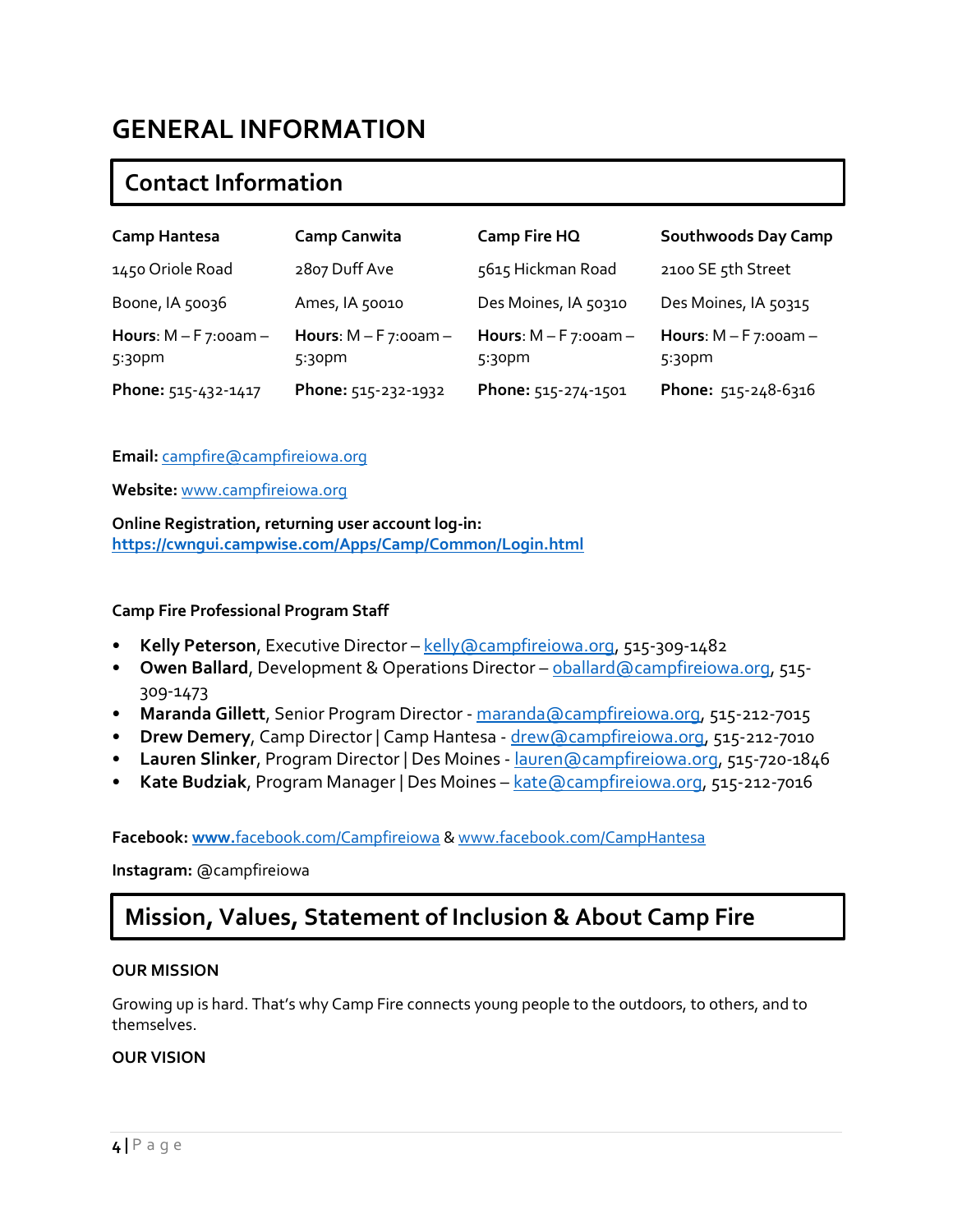We envision a world where all young people thrive and have equitable opportunities for: Self-Discovery, Community Connection, and Engagement with Nature.

#### OUR VALUES

We are a values-driven organization today and since 1910. Our values are what guide us each day. They help meet each moment in time and meet each young person where they are. When we began in 1910, the values of "Work Health and Love" underpinned our journey to building up youth. It was also just the beginning. Today, we focus on what it means to be an equity-focused organization and how we can remove barriers to accessing our programs so all young people have the opportunity to experience Camp Fire's powerful programs and thrive.

#### STATEMENT OF INCLUSION

Camp Fire believes in the dignity and the intrinsic worth of every human being. We welcome, affirm, and support young people and adults of all abilities and disabilities, experiences, races, ethnicities, socio-economic backgrounds, sexual orientations, gender identities and expressions, religion and nonreligion, citizenship and immigration status, and any other category people use to define themselves or others. We strive to create safe and inclusive environments that celebrate diversity and foster positive relationships.

## Our Staff

#### Kelly Peterson

#### Executive Director | kelly@campfireiowa.org

Kelly Joined Camp Fire staff in 2020 as the Executive Director. She has a Master's degree from the University of California, Chico in Education. She also is certified in Excellence in Non-profit Management from the University of Nevada Reno. Prior to her time at Camp Fire, she was a Development Director for Eddy House, a homeless youth shelter in Reno Nevada, and was a Camping and Youth Development Executive Director for the United Methodist Church on the Regional and National level for 12 years. Prior to that, she was an owner/director of a private camp, an educational consultant, and a teacher.

In her role as executive director, Kelly is responsible for leading Camp Fire in a manner that supports and guides the organization's mission as defined by the Board of Directors. She works with the board and staff to ensure the mission is fulfilled through programs, strategic planning, and community outreach. She is also responsible for developing fiscal management and resources sufficient to ensure the financial health and future of Camp Fire Heart of Iowa.

#### Owen Ballard

#### Development & Operations Director | oballard@campfireiowa.org

Owen joined the Camp Fire staff in January 2021 as the Development & Camping Programs Director. Owen is a former Hantesa camper, Apprentice, Camp Fire Club member, seasonal camp counselor, and volunteer club leader. He even met his wife, Kacie, while working at camp!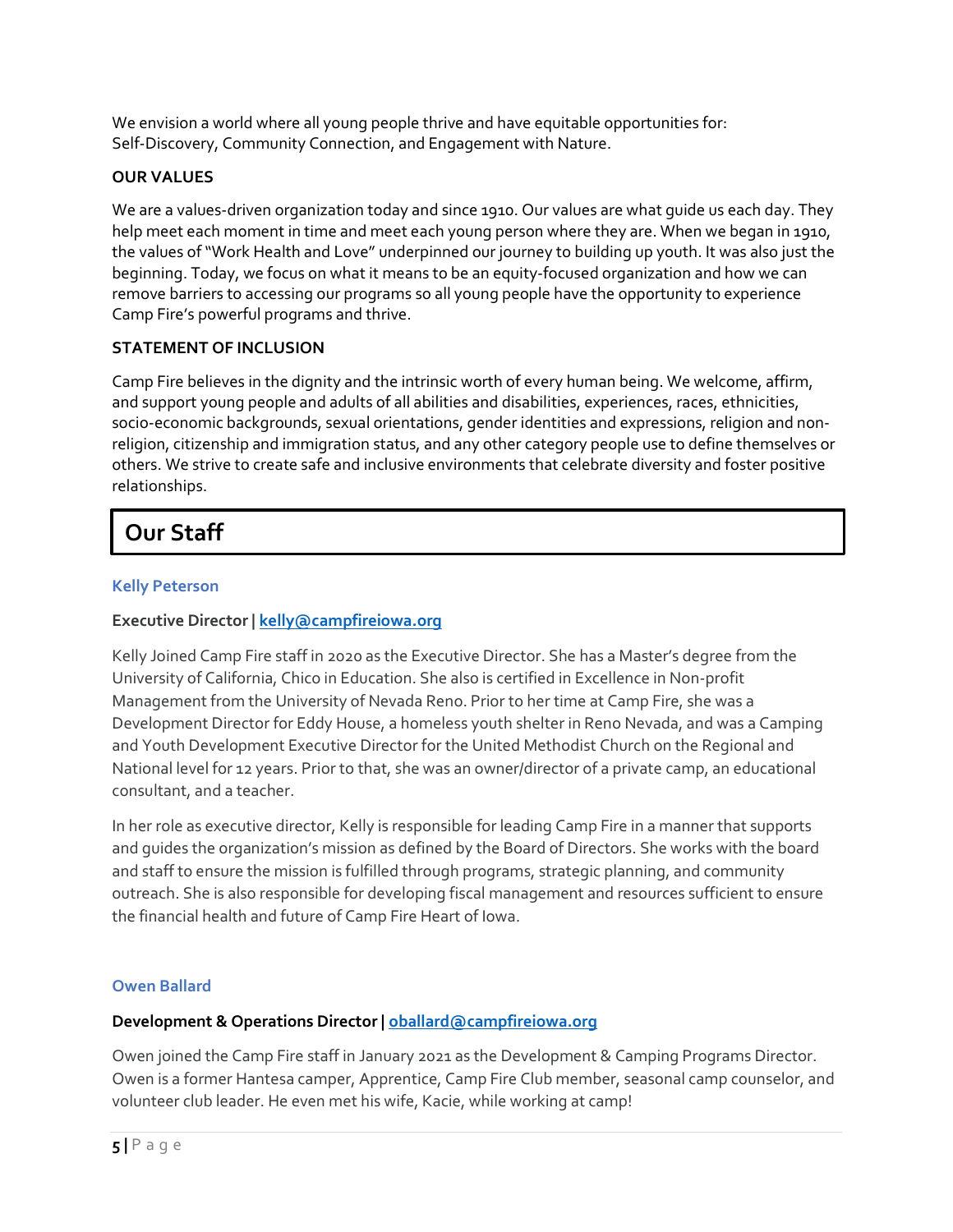Owen holds a bachelor's degree from Iowa State University in Child, Adult, and Family Services and another bachelor's degree in Biology. Owen also holds a Master of Public Administration (MPA) degree from Drake University. Prior to his time at Camp Fire, Owen worked for a variety of community causes including housing, arts and culture, and youth development.

In his role as Development & Camping Programs Director, Owen is responsible for fundraising and oversight of all Camp Fire Heart of Iowa programs. He is passionate about creating partnerships and services which make fun, enriching activities accessible to all kids and teens.

#### Anna Schaber

#### Marketing & Communications Director | anna@campfireiowa.org

Anna joined the Camp Fire staff in February 2022 as the Marketing & Communications Director. She earned her Bachelor of Science degree from the University of Wisconsin – Madison in Community & Nonprofit Leadership and Spanish with a certificate in Marketing. Prior to her time at Camp Fire, Anna planned and oversaw volunteer events as the Volunteer Engagement Specialist at United Way of Central Iowa.

In her role as the Marketing and Communications Director, Anna is responsible for developing and executing comprehensive marketing plans and campaigns, designing, and overseeing advertising and promotional activities, and maintaining a consistent corporate image and voice. She also manages all day-to-day operations of marketing including PR, media relations, social media, email communication, and website.

#### Lacey Adamson

#### Administration & Donor Relations Manager | lacey@campfireiowa.org

Lacey joined Camp Fire staff in February 2022 as the Administration and Donor Relations Manager. Lacey is an experienced Operations and Client Manager. Prior to her time at Camp Fire, she spent the past 12 years holding various roles in the insurance industry primarily focused on providing exceptional customer experiences and insurance risk management. Lacey's pride and joy is her daughter Victoria, who keeps her busy with extracurricular activities year-round.

In her role as Administration and Donor Relations Manager, Lacey is responsible for the administrative functions of the Camp Fire office. This includes communicating with clients and stakeholders as well as managing Camp Fire's donor and registration systems.

#### Blake Barrett

Facilities & Transportation Director | blake@campfireiowa.org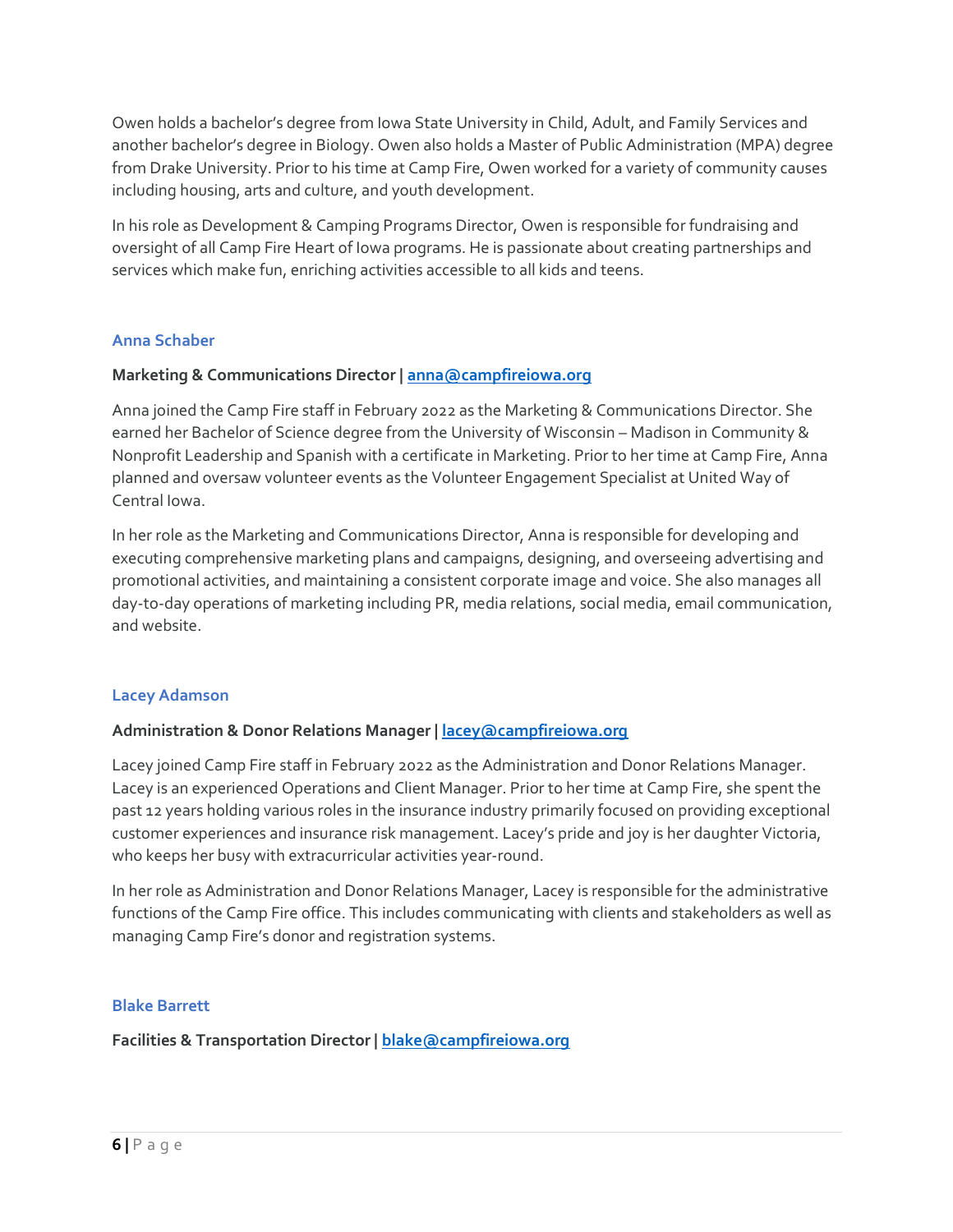Blake joined the Camp Fire staff in March 2017 as the Facilities Director. Prior to his time at Camp Fire, Blake attended Kirkwood Community College and DMACC, worked at ACE Hardware, held a variety of construction jobs, and was a member of the seasonal staff at Camp Hantesa.

In his role as Facilities & Transportation Director, Blake is responsible for planning and managing all facility upgrades and maintenance. He also supervises seasonal maintenance staff, pool operations, and wastewater at Camp Hantesa.

#### Maranda Gillett

#### Senior Program Director | Camp Hantesa | maranda@campfireiowa.org

Maranda joined the Camp Fire staff in May 2019 as the Program Manager at Camp Hantesa. She earned her Bachelor of Science degree from Ohio University in Recreation Sciences and Sport Pedagogy with a concentration in Outdoor Recreation and Education. Prior to her time at Camp Fire, Maranda worked with students and campers as the Program Coordinator and Activities Director at an outdoor learning center and summer camp in the Shenandoah Valley of Virginia.

In her role as the Senior Program Director, Maranda is responsible for supervising seasonal staff, planning, and implementing seasonal programming, and making people smile. She also manages Camp Hantesa's ropes course and teaches outdoor and environmental education lessons.

#### Drew Demery

#### Camp Director | Camp Hantesa | drew@campfireiowa.org

Drew is a Boone native, who began his Camp Fire journey back in the mid-1990's as a summer day camper at Camp Hantesa. In 2022 he returned to Camp Hantesa to begin his tenure as Camp Director after nearly two decades of youth development experience across the country.

"I strongly believe in the power that camp has to make a lifelong, positive impact in the life of every camper, staff and guest who visits. As Camp Director my mission is to create safe, meaningful experiences that promote a sense of belonging, personal growth and compassion for others."

Drew holds a Bachelor of Fine Arts degree from the University of Iowa, is very active with the American Camping Association and is a veteran American Red Cross Instructor. He is joined at camp by his wife, Kendle, their son, Axel and border collie, Ranger.

#### Lauren Slinker

#### Program Director | Des Moines Programs | lauren@campfireiowa.org

Lauren joined Camp Fire staff in 2022 as Program Director for Des Moines programming. She earned a bachelor's degree from the University of Northern Iowa in Leisure, Youth and Human Services. Prior to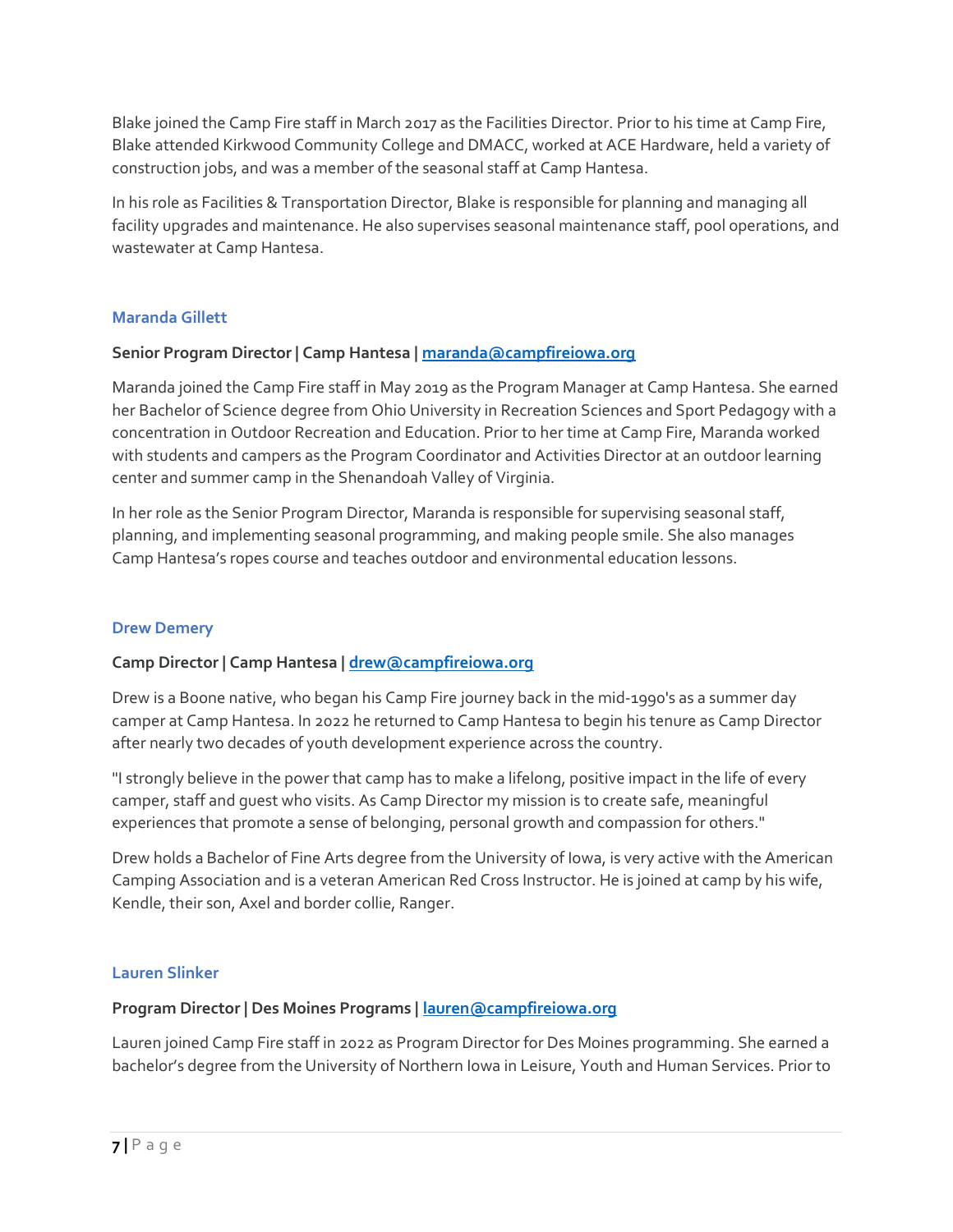her time at Camp Fire, she was an assistant supervisor through Beyond the Bell before and after school care.

In her role as Program Director, Lauren is responsible for the oversight of all Des Moines programs including four summer day camps. She is also in charge of designing, implementing programs, and supervising seasonal and part-time staff.

#### Kate Budziak

#### Program Manager | Des Moines Programs | kate@campfireiowa.org

Kate joined the Camp Fire staff in May 2022 as the Program Manager. She earned her Bachelor of Arts degree from Iowa State University in Women's and Gender Studies with a second major in History. Prior to her time at Camp Fire, she was working as a Site Supervisor at Hanover Park District for their summer program.

In her role as Program Manager, Kate is responsible for the planning, delivery, and supervision of outof-school time programs.

## Our Commitment to Safety

### Camp Fire's Policy and Practices Around Child Abuse Prevention

Camp Fire Heart of Iowa takes our responsibilities to our children, youth, and vulnerable adults very seriously. We fail in our responsibilities if we neglect to take adequate precautions against abuse in our programs. It is unlikely that we can completely prevent abuse in every situation, but it is possible for us to greatly reduce the risk by following a thorough policy of prevention that includes best practices and mandates of the law.

#### Purpose

It is the purpose of this policy first is to protect the children, youth and vulnerable adults that participate in our programs. The second purpose of this policy is to protect our staff, both paid and volunteer, from potential allegations of abuse.

We have developed a comprehensive plan that includes all areas of the issue: screening, training, supervision, reporting procedures and response plan. We will follow stringent safety measures in the recruitment and selection of workers; we will implement prudent operational procedures in all programs and events; we will educate and train all our children and youth staff and laws of the abuse laws set forth by the state of Iowa.

As Camp Fire Professionals We Promise To:

- Treat all children, youth, and adults with respect and consideration.
- Respect children's, youth's and adults' rights to decline being touched in ways that make them feel uncomfortable.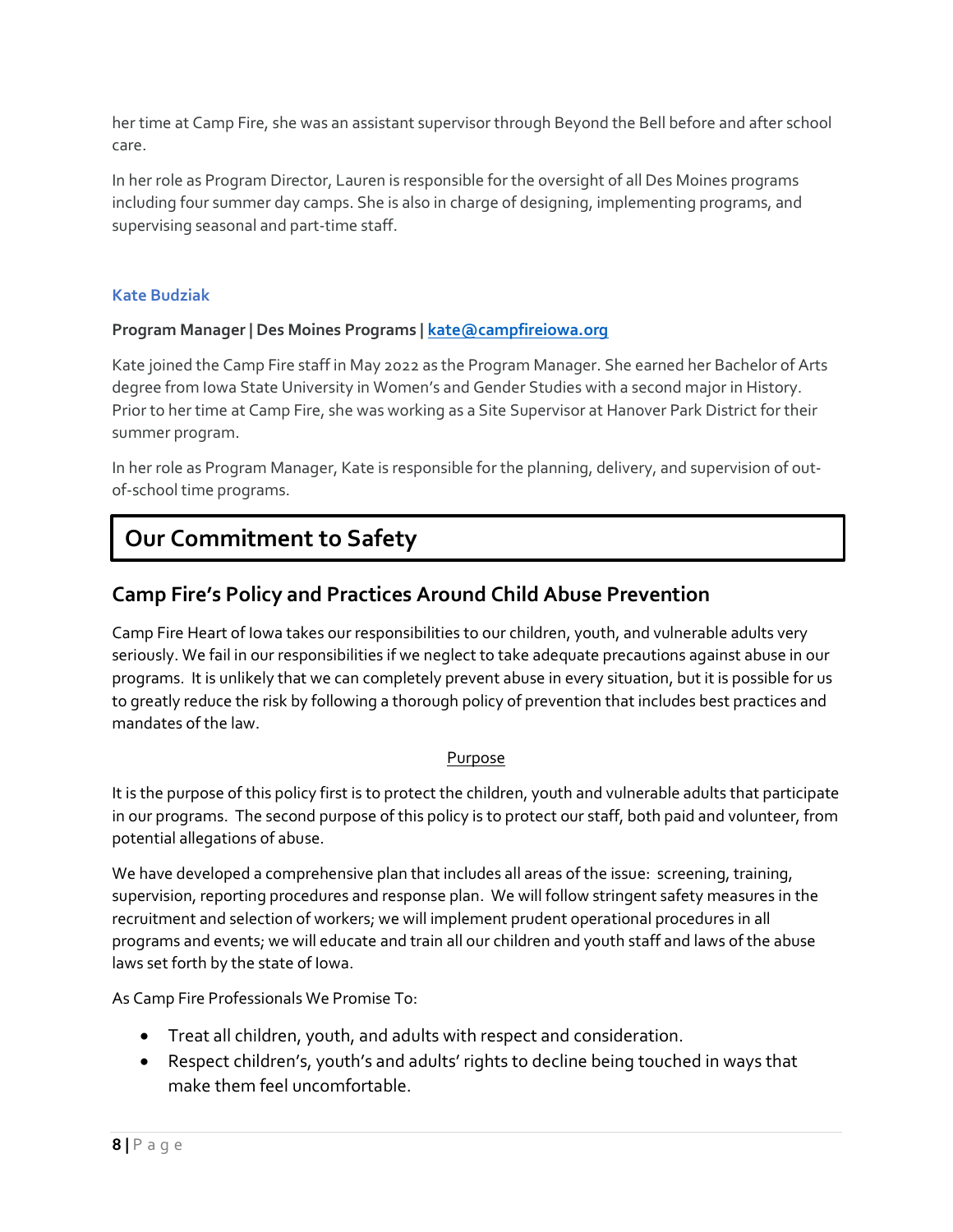Maintain an attitude of respect, patience, professionalism, courtesy, tact, and maturity as a positive role model for children, youth, and adults.

Appropriate and Inappropriate Actions with Our Campers:

- Use positive techniques of guidance, such as redirection, positive reinforcement, and encouragement rather than competition, comparison, and criticism.
- Refrain from any behavior that could be considered abusive to children, youth, or adults, including:
	- 1. Physical Abuse: This is abuse in which a person deliberately and intentionally causes bodily harm to youth or young child. This type of abuse in child or youth programming can be the result of or the perceived result of: Physical punishment (spanking, grabbing, holding down), withholding food or water, excessive exercise as punishment. Physical intervention is only allowed in the case of youth hurting themselves or another person.
	- 2. Emotional Abuse: This is abuse in which a person exposes a youth or young child to spoken and/or unspoken violence or emotional cruelty. Emotional abuse sends a message to the youth or child that they are worthless, bad, unloved, and undeserving of love and care. This type of abuse in child or youth programming can be the result of or the perceived result of: Put downs, favorites, nicknames, ignoring signs of bullying, or not giving equal attention to all participants.
	- 3. Neglect: This is abuse in which a person endangers a child's or youth's health, welfare, and safety through negligence. This type of abuse in child or youth programming can be the result of or the perceived result of: Inadequate hydration, sunscreen not applied resulting in a sunburn, not seeking medical attention when a participant is injured or ill, not assuring participants eat, shower, or change clothes.
	- 4. Sexual Abuse: This type of abuse occurs when sexual contact between a child, youth or vulnerable adult and an adult (or older, more powerful youth happens). This type of abuse in child or youth programming can be the result of or the perceived result of: Not assuring rule of 3 is followed, comments of a physical or sexual nature, physical contact such as hugging, lap sitting, shoulder rubs, lack of privacy for participants, showering or changing in front of participants.
	- 5. Rule of Three: In order to reduce the possibility of abuse, the rule of three should be followed in all situations. Whenever possible, two adults should be always present with participants. When having two adults in a situation is not possible (compromising supervision or ratios) then a second preferably older non-related youth can fulfill the rule of three. Also, a floater can serve as the second adult in an activity situation with multiple participants present. With transportation, last resort would be an open phone line or video call to another adult who can be an observer of activity in the vehicle. Situations to consider: Transporting participants, going back to a vehicle for a forgotten item, going to the health provider, retuning to cabin for a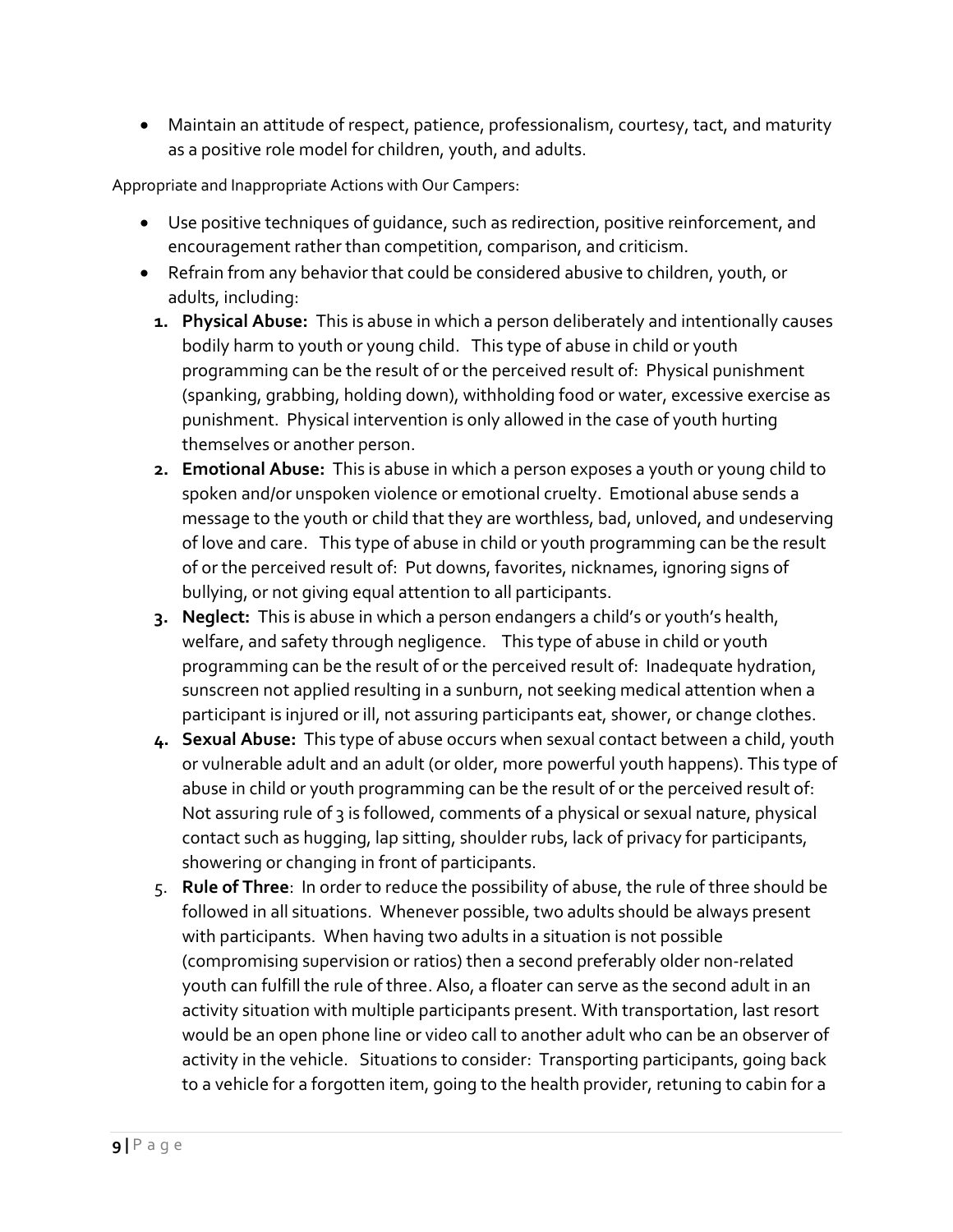forgotten item, campers going to bathroom should never be just two… (this list is just examples not all inclusive)

- 6. Praise in Public BUT DO NOT isolate to correct behavior: If you need "privacy" to correct behavior or discipline a participant, do so in open in view of another staff person. Do not take a participant for a walk or isolate yourself with a participant in other areas to correct behavior.
- 7. Privacy for Participants: Allow participants to toilet, bathe and change in private. Supervise by making your presence known, and within "earshot" of what is going on, but not in a way that the participants are feeling "watched". As well, participants should not see you use the toilet, bathe, or change.
- 8. Boundary Issues: It is important for staff and volunteers to be clear about appropriate behaviors. Staff must be attentive to appropriate dress codes, appropriate language and conversations, and appropriate correction of behavior as well as affection and encouragement.
- 9. Camp Fire has established ratios for all programs and activities to ensure proper supervision is provided. The following are individuals who cannot be counted in ratios: staff under the age of 18 unless they are working with and under the direct supervision of another staff member who is 18 years of age or older. Volunteers unless they have been background checked and trained in Child Protection policy and practices and risk management.

#### If you have any questions or concerns about our staff's interactions or actions with your child:

- If you think your child is a victim of abuse: Reports are made to: Child Protection Centers of Iowa: 1-800-362-2178 (Abuse Hotline, 24 Hours a Day)
- If you have questions or concerns about boundary issues or behavior/interactions between your child and our staff. Please contact the Program Director or the Executive Director to discuss your concerns.

Kelly Peterson: Executive Director kelly@campfireiowa.org Owen Ballard: Operations Director **oballard@campfireiowa.org** (Camp Hantesa/ Canwita Contact) Drew Demery: Hantesa Camp Director *drew* @campfireiowa.org (Camp Hantesa/Canwita Contact) Lauren Slinker: DSM Program Director **lauren@campfireiowa.org** DSM Service Center/Camp Office: 515-274-1501 Camp Hantesa: 515-432-1417 Camp Canwita: 515-598-2505

## Upcoming Events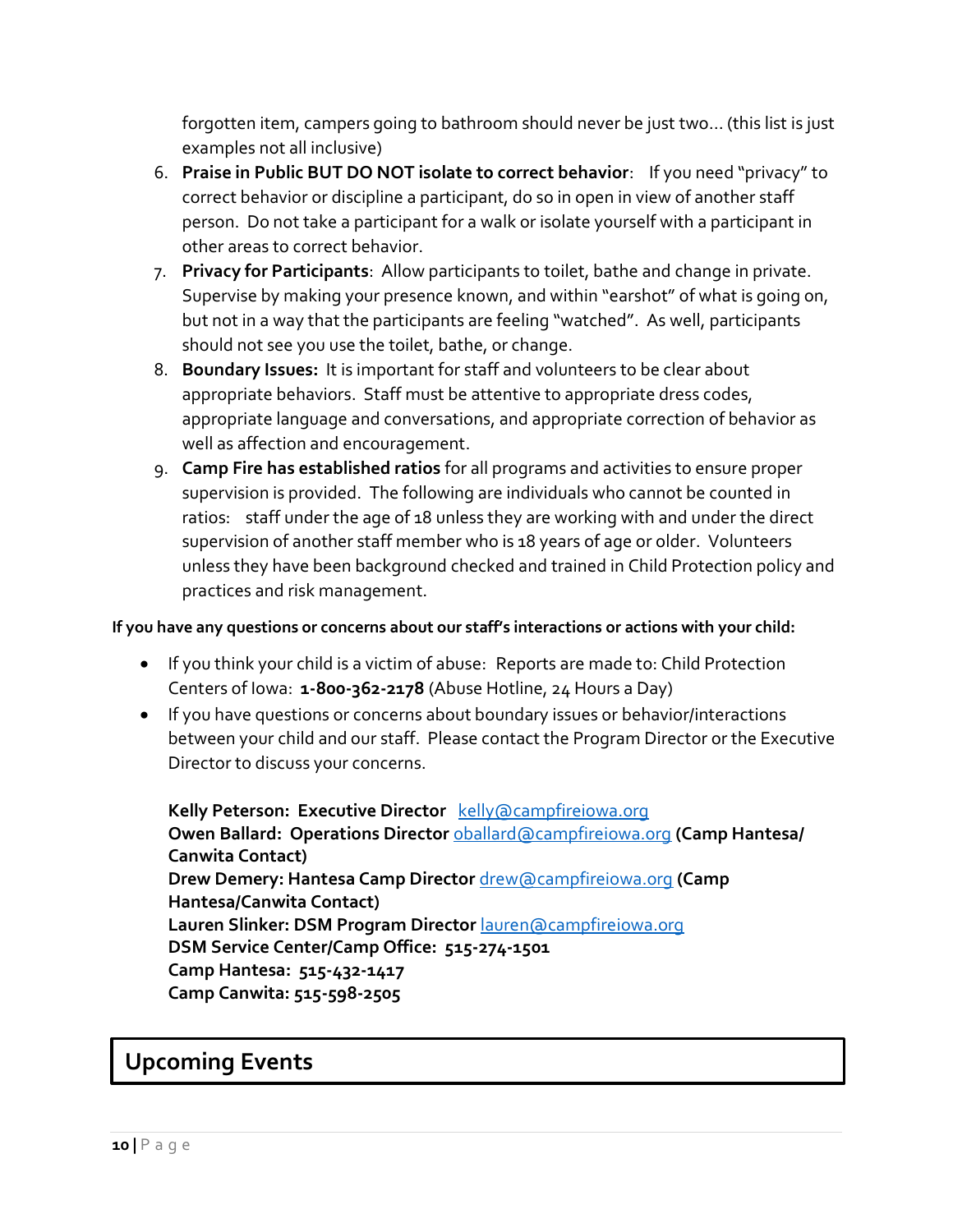#### Haunted Hantesa

#### October 21 & 22

Bring your family to Camp Fire's Free haunted forest! Brave the haunted trail for some family-friendly scariness and then enjoy a bonfire and treats. Bring your trick or treat bag for some free candy, make some s'mores on the fire, or purchase snacks and cider for the road! Free for all to attend.

#### Book Your Next Event with Us

Camp Hantesa is available for events, retreats, and outings of all sizes, all-year round!

Select facilities to match your needs! Camp Hantesa offers a variety of rustic and modern overnight lodging, and our dining hall is perfect for weddings, receptions, and other large gatherings. Camp Hantesa allows offers food service, team-building, and other programs, taking the hassle out of planning your next youth program or corporate retreat!

The best part – booking your event at Camp Hantesa helps bring Camp Fire programs to even more kids and teens across central Iowa! Learn more at www.campfireiowa.org

## HEALTH & SAFETY

## Policies

### COVID-19 Policy

#### Screening

#### Pre-Screening:

Campers (with parent/guardian assistance) and staff will be asked to self-monitor for 14 days prior to arrival and self-report if they suspect they have contracted COVID-19 or come into close contact with someone who has a confirmed/suspected case. Symptoms to monitor include: Fever of 100.4 F or greater, cough, shortness of breath, diarrhea, fatigue, headache, muscle aches, nausea, loss of taste or smell, sore throat, and vomiting.

#### Initial Screening:

Screening for COVID-19 will be incorporated into existing check-in screening procedures for overnight camp programs. For day camp programs, caregivers will be asked daily to affirm that their child has not been experiencing any symptoms associated with COVID-19.

#### Ongoing Screening:

Campers and staff in overnight programs will participate in daily screening. Screening will take place in the morning, before campers/staff leave the cabin. Screening will include a temperature check and reporting of any COVID-related symptoms.

#### Preventing Spread

#### Hand Hygiene – Campers & General Staff:

Campers and staff will wash or sanitize hands: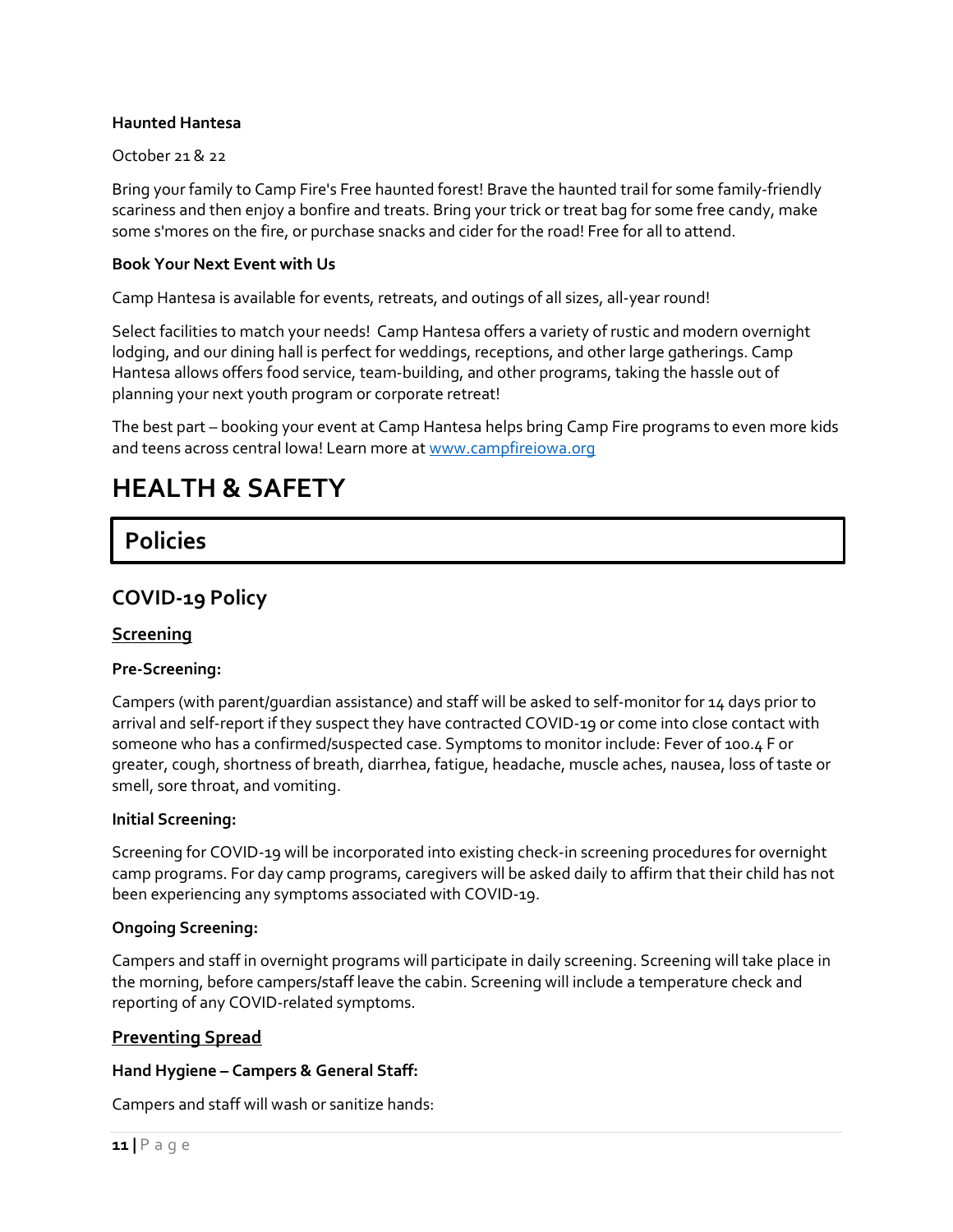- Before eating food (e.g., when entering the dining area)
- After being in contact with someone who may have been sick
- After using the restroom
- After coughing, sneezing, or blowing your nose

#### Hand Hygiene – Kitchen Staff:

Kitchen staff will wash hands:

- Before and after using gloves
- Before, during, and after preparing any food
- After handling raw meat, poultry, seafood, and eggs
- After touching garbage
- After using the restroom
- After wiping counters or cleaning other surfaces with chemicals
- After coughing, sneezing, or blowing your nose
- Before and after breaks

#### Physical Distancing:

Campers and staff will distance themselves whenever possible by utilizing a variety of techniques including increased spacing, small groups with limited mixing, and staggered scheduling.

#### Masks:

Masking will be required indoors and in vehicles when COVID-19 Community Level is 'Medium' or 'High' according to CDC data. Camp Hantesa programs will require masks whenever Polk, Story, or Boone county are at medium or high risk as they pick up campers from those locations daily. More information on how COVID-19 Community Levels are determined can be found here.

Masks must cover the mouth and nose and have a minimum of at least two layers. All staff and campers will abide by the following mask policy, regardless of vaccination status. Campers and staff will wear masks in all indoor locations other than while eating, sleeping, showering, and brushing teeth.

Campers should bring at least two masks per day at camp, one to be worn and at least one back up sealed in a plastic bag in case the first becomes wet or otherwise soiled. All programs will stock disposable masks for use by campers and staff as needed.

#### Vaccinations:

All staff, seasonal and professional, will be required to either be fully vaccinated according to the CDC's current definition or provide proof of a negative COVID test weekly before arriving to work.

Campers and families eligible for the vaccine are encouraged, but not required, to be vaccinated for participation in Camp Fire programs.

#### **Activities**

#### General Guidance:

- 1. Activities will be held outdoors as much as possible.
- 2. Campers and staff will continue to practice proper hand hygiene during all activities and wear masks when required.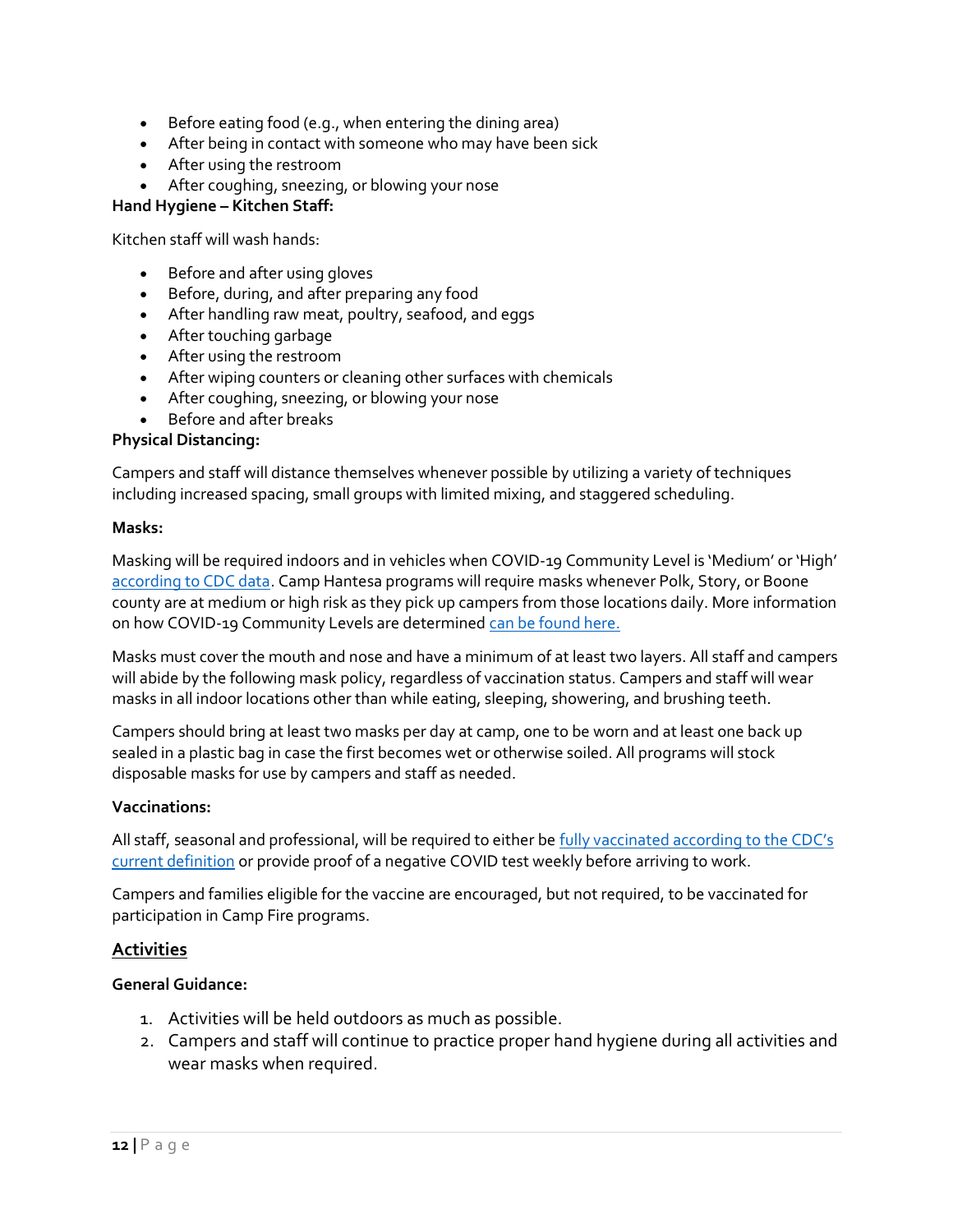- 3. As much as possible, staggered scheduling will be used to limit/reduce the number of campers participating in an activity at any given time.
- 4. All staff will be trained in First Aid/CPR procedures in compliance with the most recent recommendations from the American Red Cross.

#### Field Trips:

Field trips will be limited to facilities/destinations which are deemed by Camp Fire staff to have taken necessary precautions to reduce the risk of COVID exposure.

#### Personal Protective Equipment (PPE) and Cleaning Supplies

All necessary PPE and cleaning/disinfectant supplies (disposable gloves, masks, cleaning supplies, etc.) will be stocked in convenient locations across all camps and vehicles. All staff will be trained on how and when to use PPE and cleaning/disinfectant supplies.

#### Financial Policy

All programs require a non-refundable deposit upon registration. If a camper is unable to attend their planned session due to possible or confirmed exposure to COVID-19, the deposit and any additional payments will be credited to a later camp session.

### Emergency Procedures

As an ACA accredited organization, all Camp Fire programs have established emergency procedures in place for situations which may reasonably be expected to occur in the course of camp programs. The safety and well-being of the campers and staff ALWAYS comes first. All Camp Fire staff are trained and prepared to respond to:

- Major injuries and accidents
- Storms
- Fires
- **•** Earthquakes
- Waterfront emergencies
- Missing persons
- Intruders
- Active shooters
- Kidnapping
- Evacuations

### Health Care Policies

Camp Fire camps are accredited by the American Camp Association. We strive to maintain high professional standards for the safety and welfare of all campers. Counselors have received First Aid and CPR training. Please coach your campers to report all accidents or illness to their camp staff. Please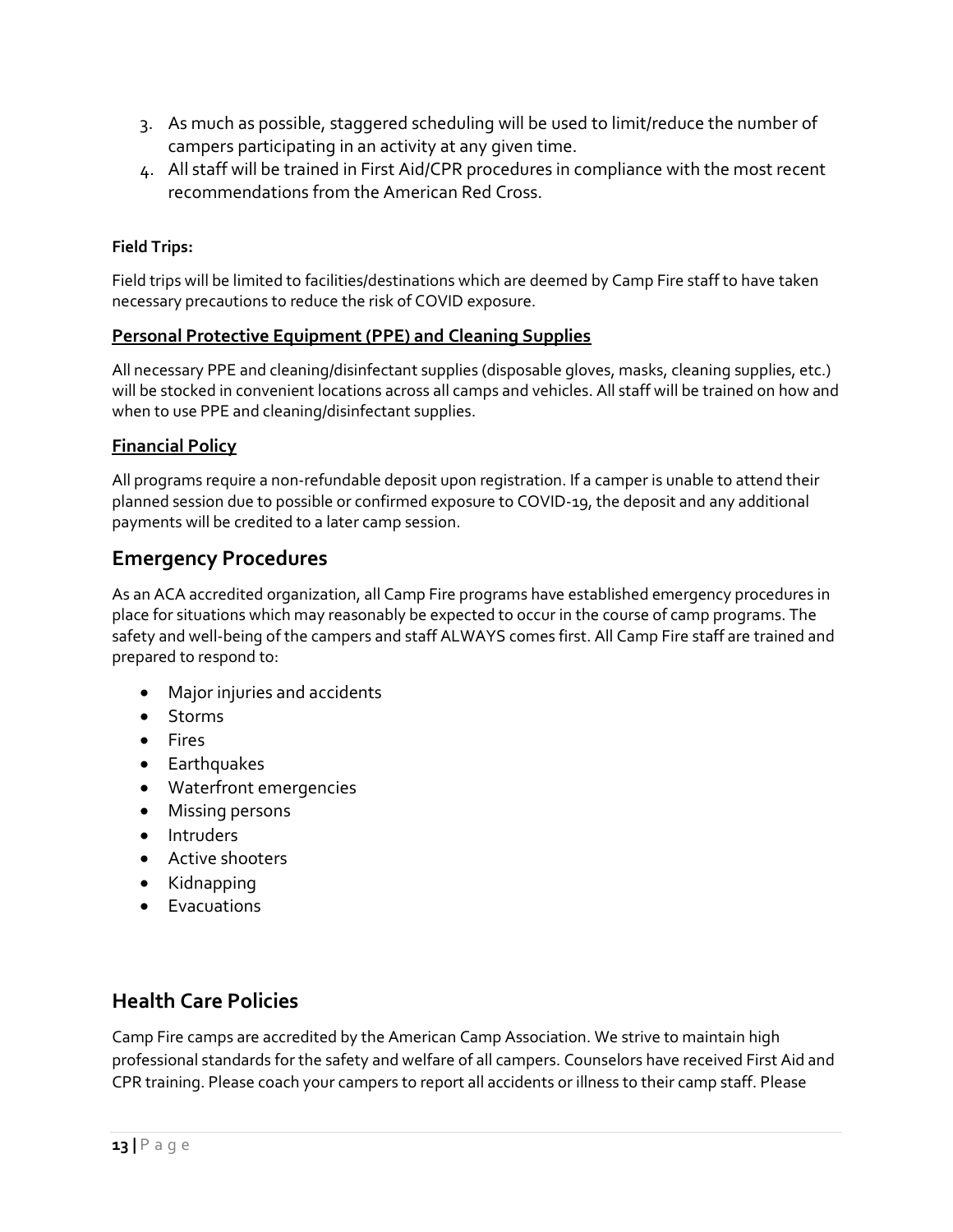note that, typically, staff will not call home to report minor injuries (small cuts or burns, bumps, etc) unless there are extenuating circumstances, though, these minor injuries will be reported at check out.

Emergency care arrangements have been made for all sites and staff have been trained on proper emergency procedures. If a camper is injured, if possible, we will contact parents before taking them for treatment.

If your camper requires daily medication or special health care assistance, be sure to note this on the medical form or camper information sheet during registration.

Camper medication must be presented to staff at check-in in its original or prescription packaging along with instructions. Campers should not bring a large supply of medicine, only what they will need for the day or week, to be controlled by staff.

## Swimsuit Policy

In order to create a safer and more inclusive space for our campers and staff, we have updated our swimsuit policy for all of our summer camp programs. This new swimsuit policy will ensure all campers and staff can feel comfortable in the water while also minimizing sun exposure. Camp staff will continue to assist campers, as needed, with applying sunscreen before swimming and reapplying at regular intervals. Please read below for the full policy which will take effect in the summer of 2022 program.

All staff and campers must wear swimsuits that cover their front (chest and stomach) from shoulders to hips. Shoulders may be partially or fully covered. Swimsuit attire must also fully cover private areas including bottoms. Swimsuit bottoms should be properly sized and stay on the hips, hands-free. Swimsuits with straps should have straps that do not untie, unclip, or unzip.

While not required, swim shirts will provide the most protection from sun exposure. We recommend swimmers wear a swim shirt to cover their entire torso and protect themselves from the sun. (Potentially add a point about swim shirts being provided for all scholarship participants?) Swim shirts are shirts that can be worn while swimming and are made from nylon, spandex or polyester. Normal cotton t-shirts cannot be worn in the pool as they can become a drowning hazard due to their baggy fit. Some examples of appropriate swim shirts would be rash guards and dri-fit athletic style shirts.

 Camp Fire will have a limited number of swim shirts available for campers to borrow if/when they forget to bring one. Each site will also have swim shirts available for purchase, at cost.

Acceptable swim attire would include:

- Swim trunks with swim shirt or rash guard
- One-piece swimsuit covering front from shoulders to hips and private areas
- Tankini with swim trunks or bottoms
- Swim shirt with swim trunks or bottoms. Campers can choose whether they wear a swim top underneath their swim shirt.

Though any of the above options are acceptable, we recommend all swimmers choose swimwear that covers their entire torso (shoulders, back, and chest) to reduce sun exposure. We also recommend all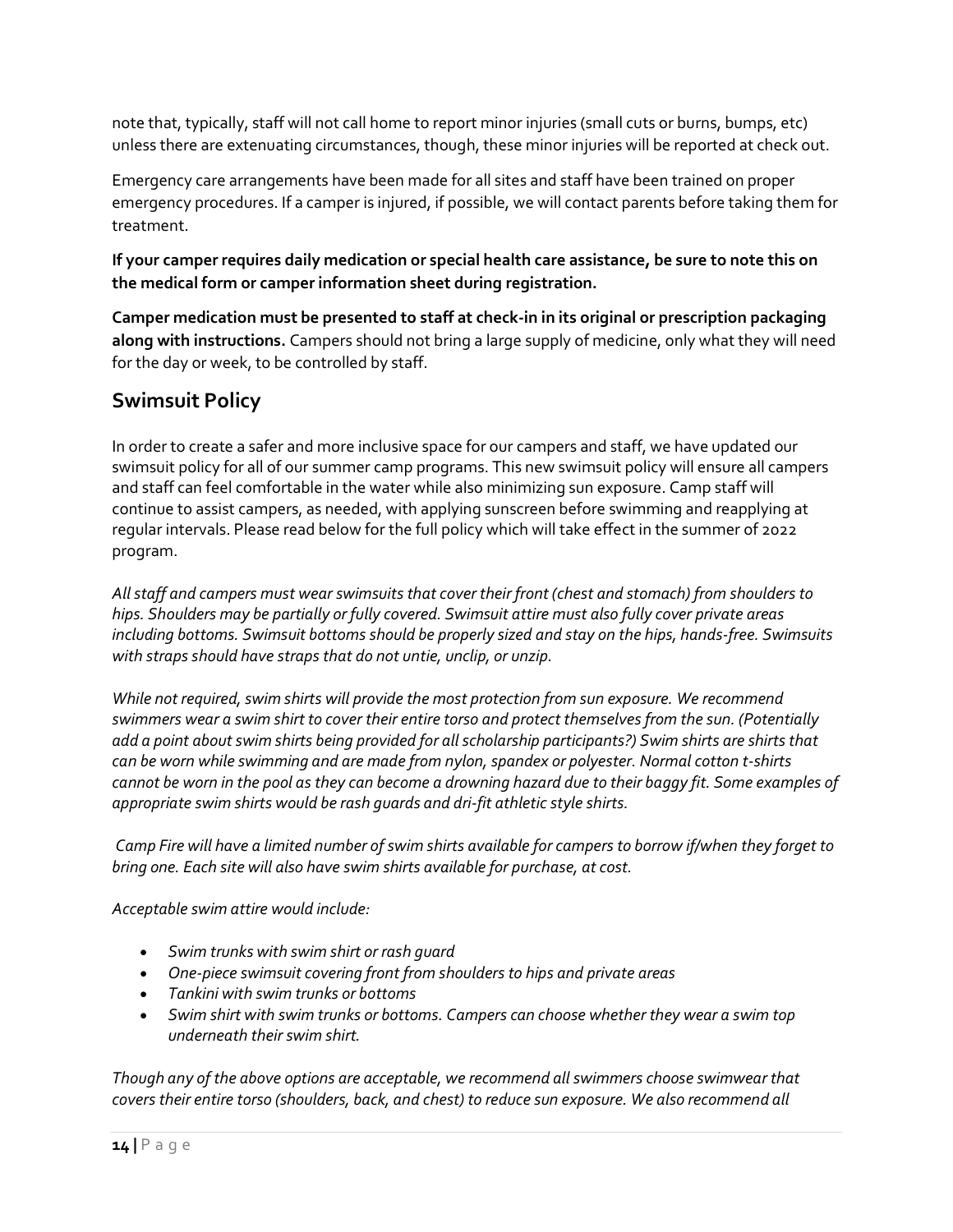swimsuits be orange or yellow-colored as they are proven to be more visible underwater and can make it easier for lifeguards to maintain proper visibility of swimmers.

### Behavior Management Policy

#### CAMP FIRE PROGRAM DISCIPLINE AND DISMISSAL POLICY:

Camp Fire is interested in the welfare of all children. Participants in Camp Fire programs are expected to follow the rules of the program and direction of the staff. Disciplinary action will be taken when a child inflicts physical or emotional harm on other children or themselves, abuses staff members, requires constant one-on-one attention, or is otherwise unable to follow the rules and guidelines of the program. Camp Fire does not allow the use of any weapons at our programs or the use of illegal substances.

When a discipline problem occurs, the staff will notify the parents and/or guardians of the situation, and discuss a solution. If improvement does not occur, or a solution cannot be determined, the child may be dismissed from the program. The staff will discuss the dismissal procedure with the parents and/or guardians, should a serious discipline problem occur. All steps in the discipline process will be documented including, but not limited to incident, contact with parents, solution, and events leading to improvement not occurring or no determination of solution. However, acceptance into the program is conditional on the above policy and right to dismiss a child from the program as outlined above. A child exhibiting behavior that endangers themselves or others will have parents called and will be sent home immediately.

#### RULES: We want all campers to have a good time at our programs. The following rules are consistent throughout all Camp Fire programs and apply to all participants.

- 1. Follow 3 R's; Respect yourself, others and environment.
- 2. Stay with your group and your counselor. At times you may go with a buddy.
- 3. Stay within the boundaries set for specific activities.
- 4. Use appropriate language. No swearing, put-downs, or hate speech.
- 5. Treat others fairly. Respect others and their belongings.
- 6. Respect nature and living things.
- 7. Keep hands, feet and objects to yourself.
- 8. Put away personal belongings (phones, toys, etc.) when instructed.
- 9. Be careful with camp property. Return camp equipment to its storage space.
- 10. Help with clean-up of the activity and camp setting.

Site specific rules may differ between programs, but will be made clear to participants upon arrival.

Rules will be made very clear on the first day of each camp week and will be consistently enforced by all staff.

### Transportation Safety & Procedures

We will use buses, vans, and cars to transport campers, depending on number of children to be transported. Campers are given instructions on acceptable behavior, these include, remain seated and facing forward, be respectful of staff and the driver, keep all hands, arms and objects inside the vehicle, when riding in a van or car all passengers must wear a seat belt. In the instance of an emergency that requires a change to the drop site or transport to camp we will contact the parents of all campers at the designated drop site. The phone numbers used will be the numbers provided on the camp registration.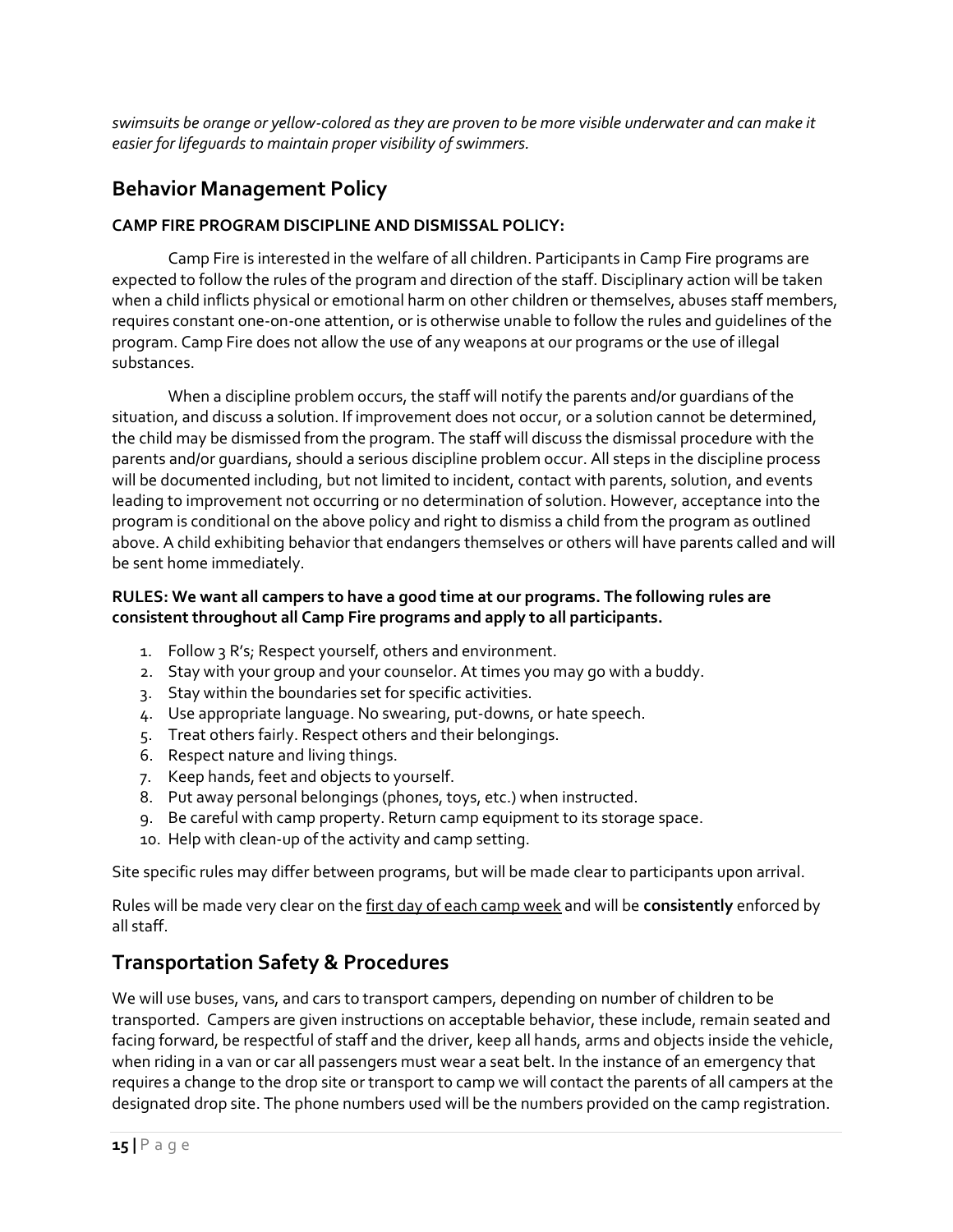## Health, Safety & Well-Being

The health and safety of our campers and staff is our top priority. All Camp Fire camps are accredited by the American Camp Association (ACA), a nationally recognized organization. Accreditation requires an on-site visit, annual reporting, and compliance with more than 150 standards.

All medical protocols and standing orders are reviewed by a physician. All medical care provided at camp is supervised and/or reviewed by a Registered Nurse and all staff, including seasonal staff, are certified by the American Red Cross in First Aid and CPR. Camp Fire staff also hold a Camp Mental Health Certification from L.E.A.D. (https://www.leadnow.org/).

At Camp Hantesa, the pool and waterfront are supervised by certified Lifeguards. Des Moines and Ames programs only swim at facilities staffed with certified Lifeguards. Additionally, all activities which may involve inherent risk (rock climbing, archery, canoeing, etc) are supervised by qualified, skillverified staff.

## Homesickness

Homesickness is the feelings of distress caused by an actual or anticipated separation from home and associated people or objects (parents/caregivers, pets, prized possessions, etc.).

Homesickness is a normal feeling. It is the natural result of separating from home and loved ones. Almost all children, of every age group, (as well as adults!) feel homesick when they're away from home. However, every child's feeling will vary in intensity based on their experience, maturity, age, and many other factors.

Missing home is not typically a problem until it becomes a preoccupation. When the feelings of sadness and anxiety associated with missing home become so strong that making friends, having fun, sleeping, eating, and participating in activities is difficult – our staff are trained and prepared to intervene immediately. Our counselors also do as much as they can to prevent homesickness by making camp a friendly, inviting, and fun place to be, including:

- Knowing your camper's name.
- Making each camper feel secure and wanted.
- Making sure camp staff are approachable and that campers know they can come to them if they're feeling uncomfortable, sad, lonely, etc.
- Making sure their cabin is attractive, pleasant, and clean.
- Keeping campers active with games, songs, hikes, etc. Especially during transition times between scheduled activities.
- Having everyone get acquainted on the first day with introductions and name games, helping them to make new friends and break the ice.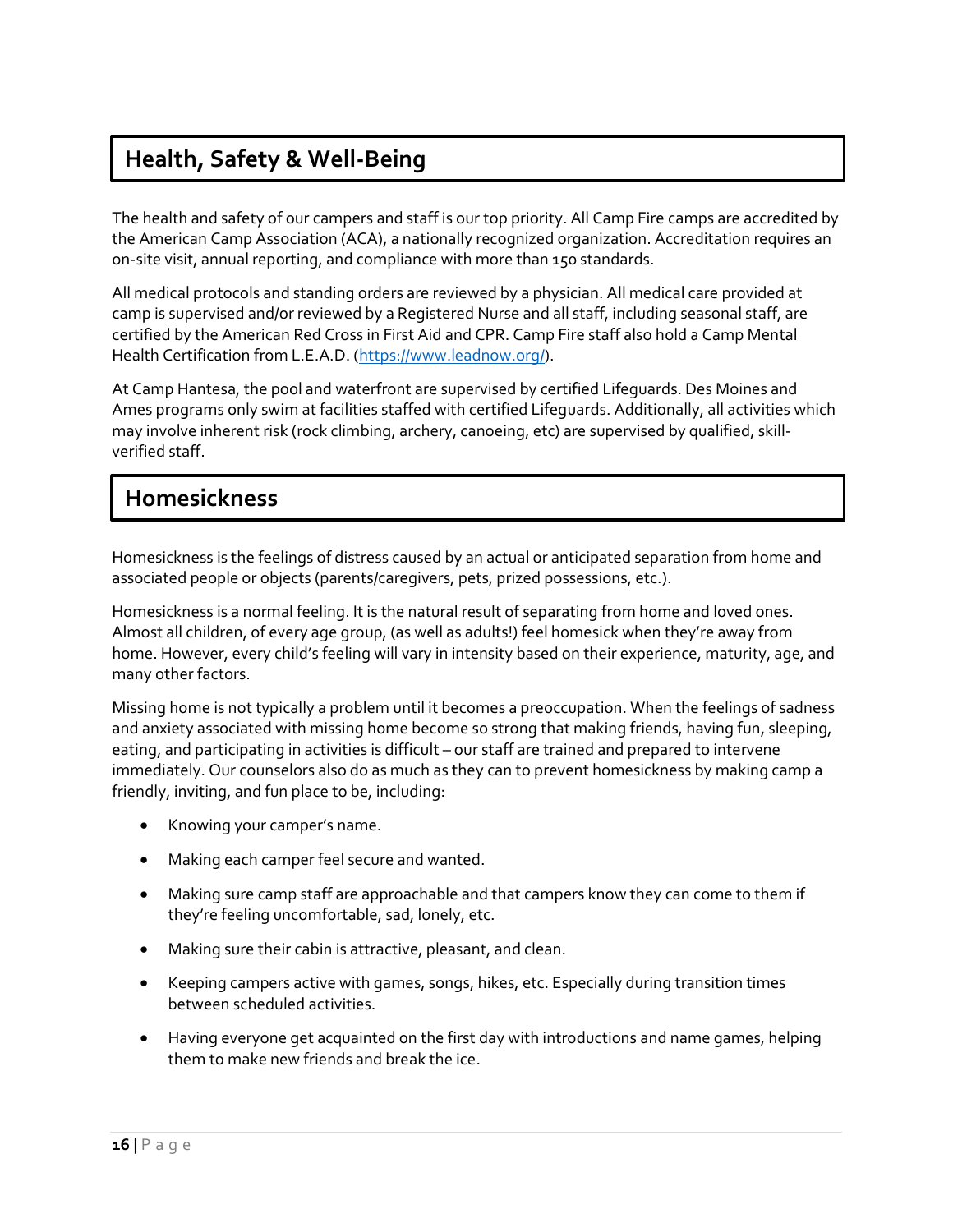Orienting campers to their environment (showing them where they will eat, sleep, go to the bathroom, shower, etc.).

Although feelings of homesickness are normal for anyone to experience, young people who are most likely to experience intense homesickness are those who:

- Have little experience away from home
- Have had prior negative experiences away from home
- Feel forced to leave home
- Have parents or caregivers that are particularly anxious about sending their child to camp

You can help your camper be successful at camp and avoid feelings of homesickness by:

- Talking with your camper about camp how long they will be there, when you will drop them off, when you will pick them up, whether you will be sending them bunk notes or not, etc.
- Asking your camper what they're excited to do at camp If you attended camp as a child, share what you enjoyed about your own camp experience.
- Having them practice sleeping away from home by organizing a sleepover at a friend's house, with grandparents, or even in a tent in your backyard.
- Letting them know you're excited for them to go to camp (or even jealous!) and reassuring them that their days will be filled with a lot of new, exciting activities.
- Attending an open house or scheduling a tour of camp with our staff so they can see the property before you drop off.
- Coaching your camper to self-advocate if they feel hungry, sick, sad, etc. let them know that they should always tell their counselor, no matter how small the issue, so they can help them.
- Preparing your camper, and yourself, to be out of touch for the length of the session. Campers are not permitted to bring cell phones to camp. Parents and caregivers are encouraged to call or email the office if they'd like to be updated on how their camper is doing while at camp.
	- o We discourage direct phone contact between campers and parents while at camp as even campers not experiencing homesickness can become upset when talking to parents, and those learning to cope with and overcome their homesickness can regress quickly.
	- $\circ$  If staff feel a phone call with a parent/caregiver would be helpful for the camper, we will reach out ahead of time to update you on the situation first and then bring the camper to the office to call.
- Exchanging bunk notes via Bunk1 is an excellent way to stay in touch with your camper while they're at camp without disrupting their activities or making them become preoccupied with being away from home.
- You may prepare letters ahead of time (collected at check in) for our staff to distribute throughout the week OR mail letters directly to camp at: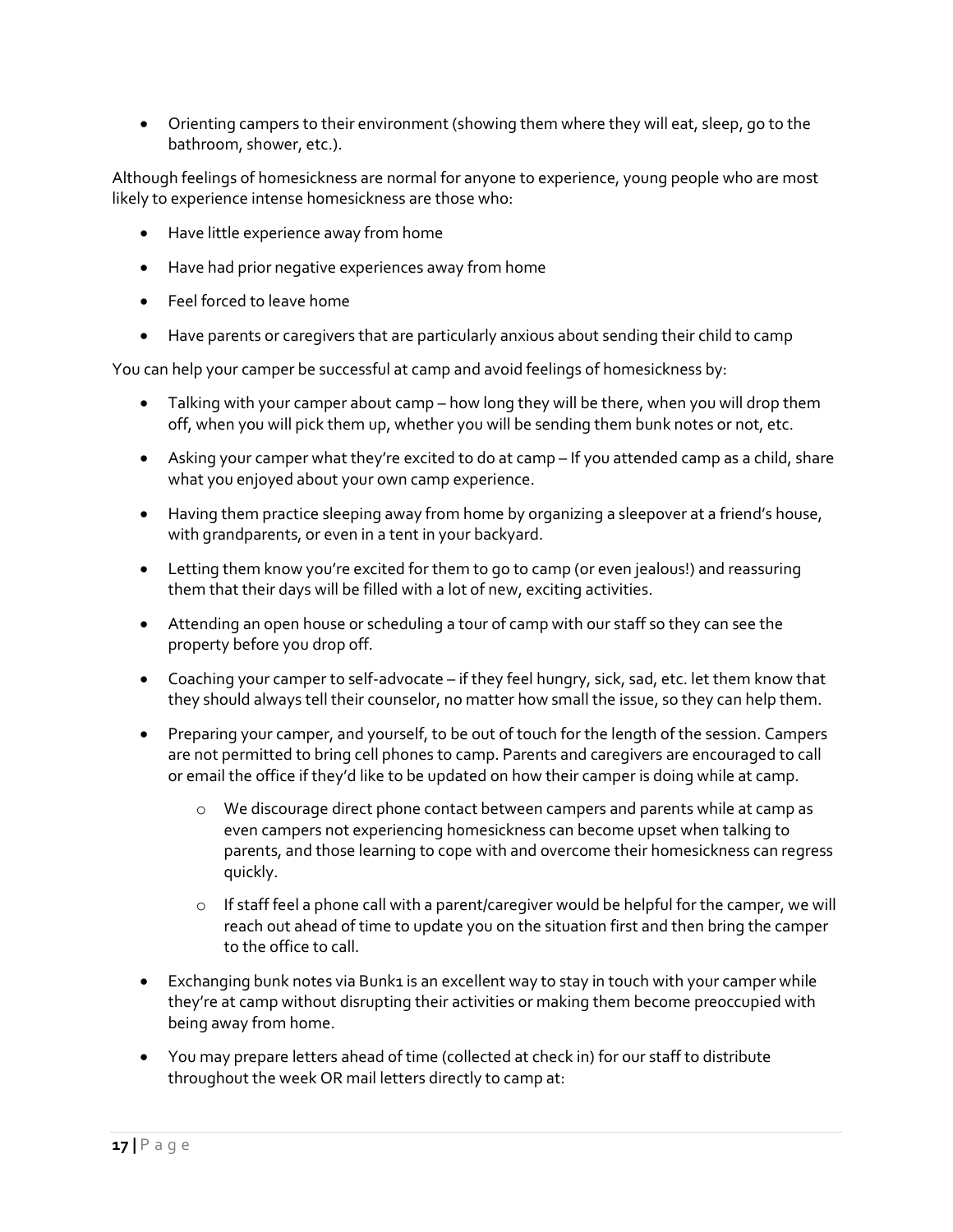Name C/O Camp Hantesa 1450 Oriole Road Boone, IA 50036

 When writing letters or sending bunk notes via Bunk1, don't focus too much on how much you miss your camper (though we know you do!) or things they may be missing out on while at camp. Provide encouragement and share how excited you are to hear about their experience. If you have upsetting or urgent news for your camper (a death in the family, cancelled event, sick pet, etc.), consider waiting to share the news until they return from camp or contacting camp staff to arrange a way to break the news to the camper.

## BEFORE CAMP BEGINS

## Registration & Health Forms

A current medical form, participant waiver, camper profile sheet, and rules/policies agreement is required to complete your registration and secure your camper's spot in any Camp Fire program. Registration can be completed online at www.campfireiowa.org, by phone at 515-274-1501, or inperson by appointment.

## Registration Changes & Cancellation

#### REFUNDS & CANCELLATIONS

Refunds or camp credit, excluding deposits, will be given upon cancellation with at least 5 business days' notice. Cancellations made less than one week in advance, or the Monday prior to the start date, will not be refunded and fees will not be transferred to another program. If Camp Fire finds the need to cancel any program, full refunds will be given.

#### ABSENCES

If your child is sick or unable to attend camp, please call the Camp Fire Service Center (515) 274-1501 or email campfire@campfireiowa.org at least 24 hours before the start of the program.

## Payment Policies & Financial Aid (Camp Scholarships & Tiered Pricing)

#### Deposits & Payment:

Deposits are required to complete registration and are nonrefundable/nontransferable. A camper's spot is not officially reserved until all forms are completed and the deposit is paid.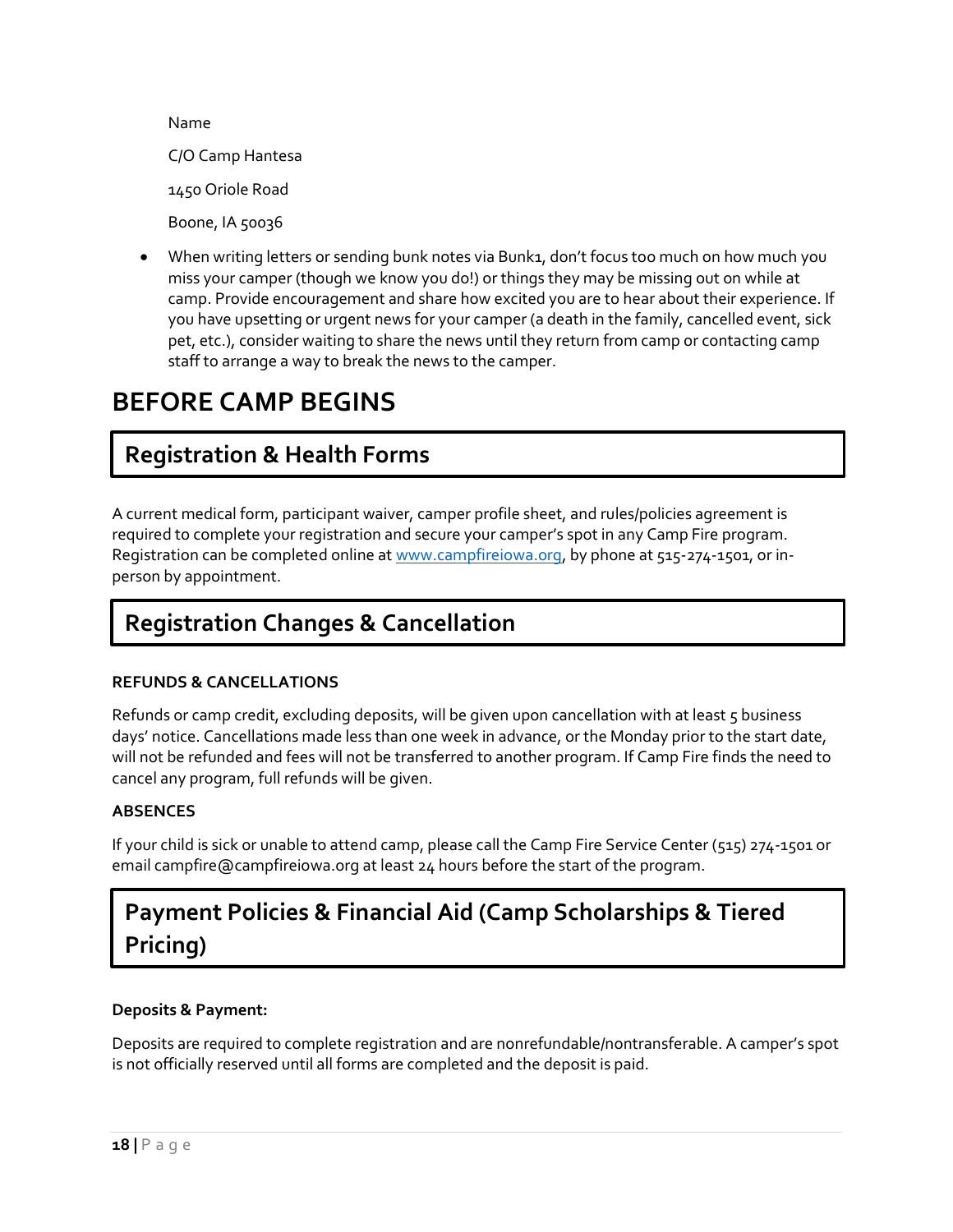Payment in full is due a minimum of five business days before the program start date. Payments cannot be taken in person at the location of the program and must be made via CampWise, by phone at 515- 274-1501, or in person at the Camp Fire Service Center. If payment in full is not made prior to arrival, children will not be allowed to attend until the payment is made, along with a \$10 late fee.

#### Refunds & Cancellations:

Refunds or camp credit, excluding deposits, will be given upon cancellation with at least 5 business days' notice. Cancellations made less than one week in advance, or the Monday prior to the start date, will not be refunded and fees will not be transferred to another program.

If Camp Fire finds the need to cancel any program, full refunds will be given.

#### Absences, Late Pick-Up, & Disciplinary Action:

If a child is ill or cannot attend camp for any reason, the Camp Fire Service Center should be notified prior to the program's drop-off time at 515-274-1501 or by email at campfire@campfireiowa.org. If a child does not attend a program they have registered for, and notification is not given to the Camp Fire Service Center, the deposit will be used to pay for the week missed and the child will lose their spot in the program.

If a child is not picked up by the program's end time, a fee of \$15 will be charged. After 15 minutes, if the child is still at the program a fee of \$1/minute will be added to the fee. This payment will need to be made in cash or check and paid directly to the counselor working at the time of the late pick up.

If a camper is suspended from a program in the course of disciplinary action, program fees will not be reimbursed for that program. If a camper is suspended for the remainder of the season, they will not be expected to pay any camp fees for weeks they do not attend.

#### Payment Methods:

Cash, check, or credit card. Our programs also qualify for most flex spending accounts.

#### Financial Assistance:

Financial assistance, including tiered pricing and/or scholarships, is available to qualifying families for all Camp Fire programs. Assistance is dispersed on a first come, first served basis. To receive financial assistance, families must complete a short information form and provide proof of income. Program registrations cannot be finalized until proof of income and the information are submitted. Please contact the Camp Fire office to apply for assistance:

Camp Fire Heart of Iowa

(515) 274-1501

#### campfire@campfireiowa.org

#### Discounts:

Camp Fire provides current seasonal staff with a 50% discount on all program registrations. Professional staff are eligible for free program registrations with approval of the Executive Director.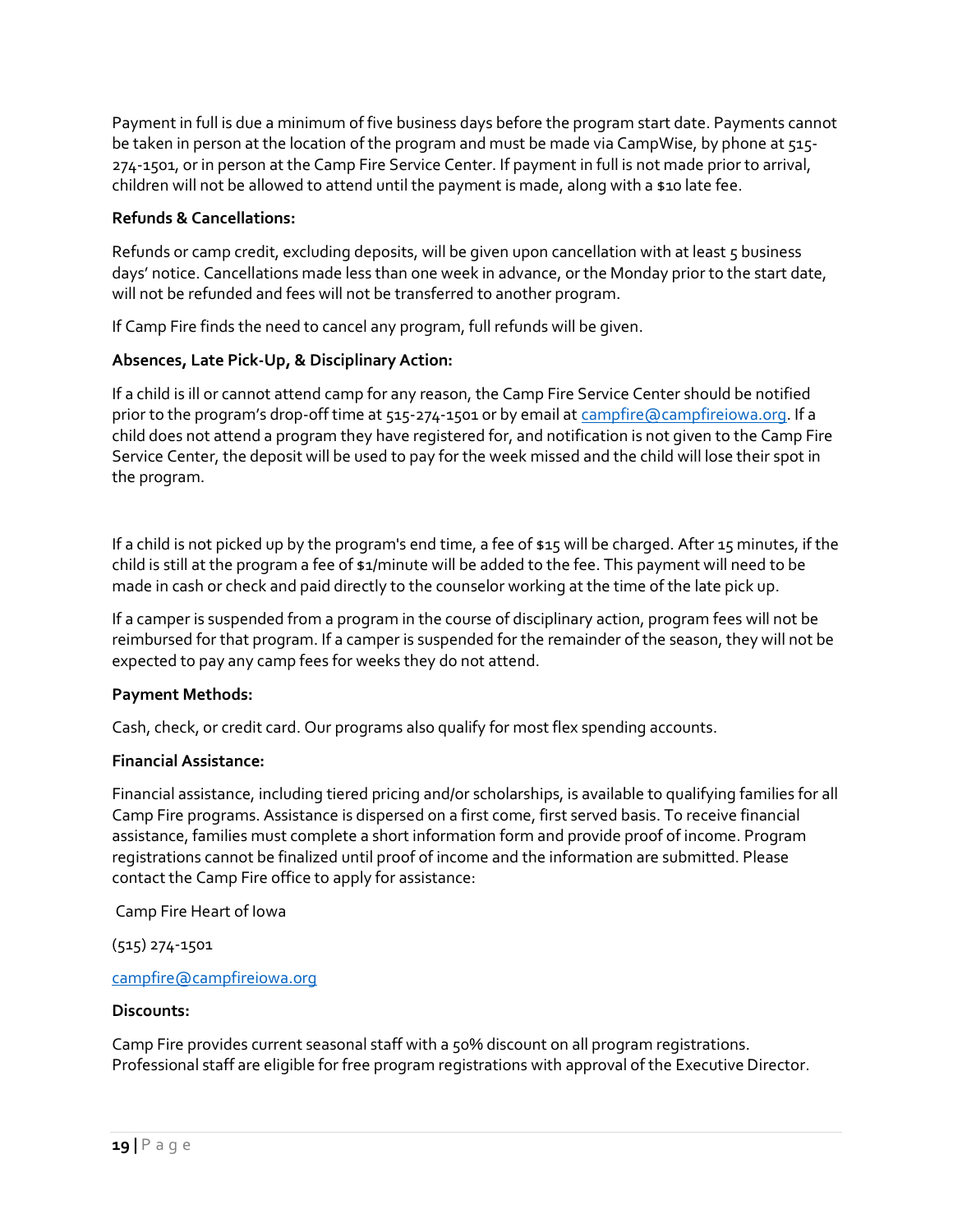Families that receive financial assistance do not qualify for early-bird, sibling, or other discounts in addition to their scholarship or tiered-pricing price reductions.

## Camp Behavior Checklist

#### Please review with your camper in advance.

Parents and Guardians: Please take a moment to review the following guidelines with your camper. Staff will broadly review these expectations at the start of each session and refer to them specifically to help redirect behaviors.

- o I will arrive and remain at camp with a positive attitude, open to meeting new people and trying new activities.
- o I will work with my counselors and fellow campers towards creating a environment that is safe and welcoming for all.
- o I will always give other campers and staff members another chance to grow and start fresh. I will not hold grudges.
- o I will work with my counselors and fellow campers to set expectations for our behavior and will adhere to these expectations.
- o I understand that doing intentional harm or bullying another camper, either physically or emotionally, is grounds for dismissal from camp.
- o I understand that although I may be able to solve some conflicts on my own, my counselors are always ready to listen and assist if there is a problem. I understand that my counselors and all the camp staff need and want to help but can only do so if I am willing to share any concerns that I have with them.
- o I will remain with my counselor or activity group as required.
- o I will use appropriate language and understand that the use of excessive, deliberate, profane language will not be accepted.
- o I will leave my cell phone at home understanding that if there is an emergency, I should notify a camp staff member.
- o I will be respectful of the property and personal space of other campers. I will use my camera in appropriate areas only and will not bring any video recording devices to camp.
- o I will not possess smoking materials, lighters, matches, illegal drugs, alcohol, or weapons of any kind on the campgrounds.

Failure to follow these guidelines may result in dismissal from Camp Fire Heart of Iowa programs for the session or the remainder of the summer.

## ATTENDING CAMPS

## Camp Hantesa Programs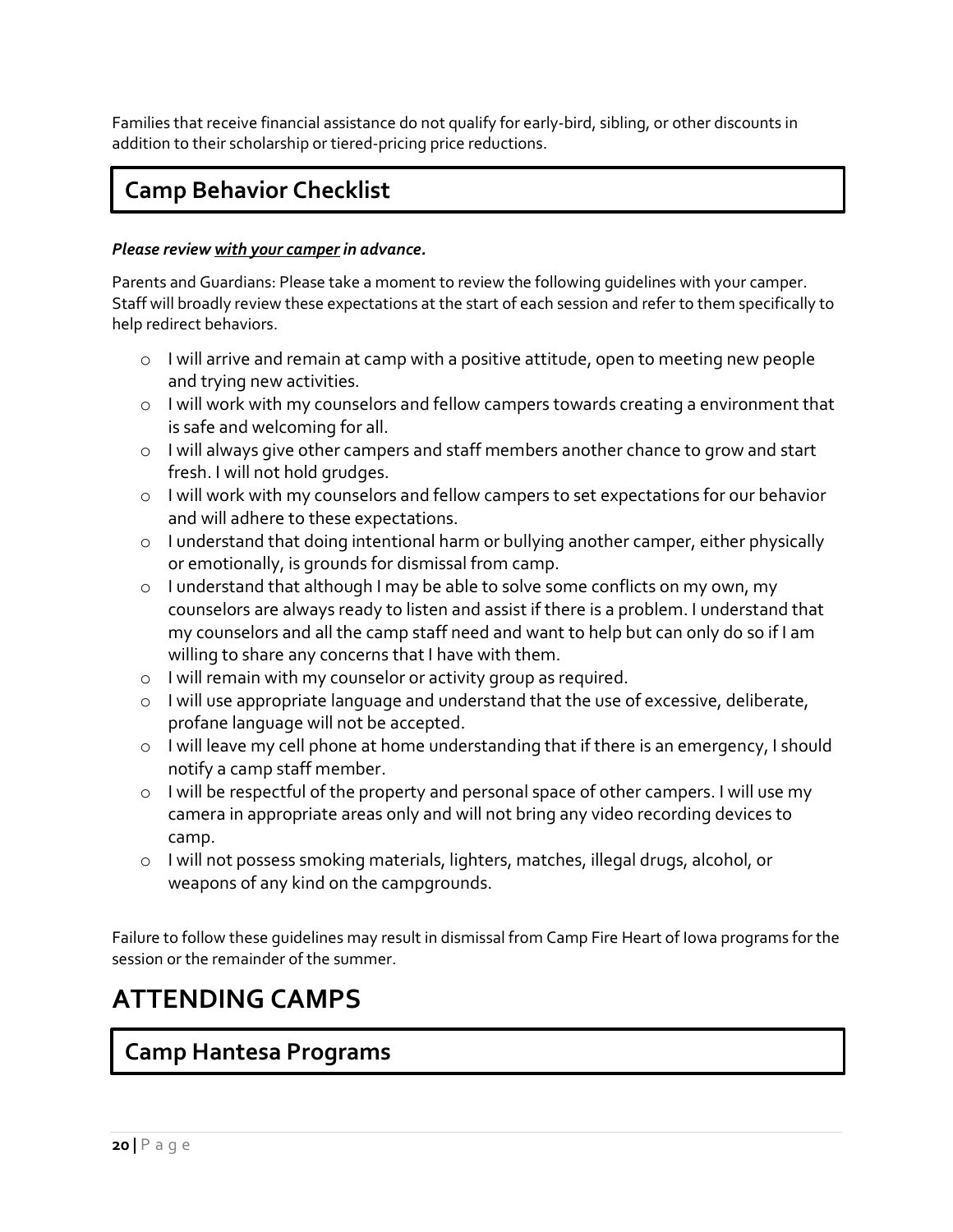### Day Camps

#### Hantesa Day Camp (Ages 5-9)

Price: \$250/week | Drop Off: 7:00 am – 8:00 am | Pick Up: 4:30 pm – 5:30 pm

Drop-Off & Pick-Up Locations:

- Camp Fire Service Center, 5615 Hickman Road, Des Moines, IA 50310
- Camp Canwita, 2807 Duff Ave, Ames, IA 50010
- Camp Hantesa, 1450 Oriole Road, Boone, IA 50036

Dates and Themes for 2022

- June 6-10 Summer Celebration
- June 13-17 Hydrolympics
- June 20-24 Magic & Mystery
- June 27-July 1 Xtreme Sports
- July 5-8 Mash-Up \*No camp Monday, July  $4^{th}$
- July 11-15 Mad Science
- July 18-22 Around the World
- July 25-29 Nature Unleashed
- August 1-5 Adventure Awaits
- August 8-12 Wild & Wonderful
- August 15-19 Best of the Best

Hantesa Day Camp offers new, unique experiences for kids of all ages. Our younger campers spend the week in a tight-knit group led by a dedicated counselor that helps them explore new activities and skills centered around a weekly theme. Each week is specifically designed to engage, challenge, and excite with a variety of outdoor-focused activities. Transportation to and from one of our drop sites, lunch, a morning snack, and an afternoon snack are included in the price of registration.

#### Hantesa Day Camp (Ages 10-13)

Ages: 10-13 | Price: \$250/week | Drop Off: 7:00 am – 8:00 am | Pick Up: 4:30 pm – 5:30 pm

Drop Locations:

- Camp Fire Service Center, 5615 Hickman Road, Des Moines, IA 50310
- Camp Canwita, 2807 Duff Ave, Ames, IA 50010
- Camp Hantesa, 1450 Oriole Road, Boone, IA 50036

Dates and Themes for 2022:

- June 6-10 Summer Celebration
- June 13-17 Magic & Mayhem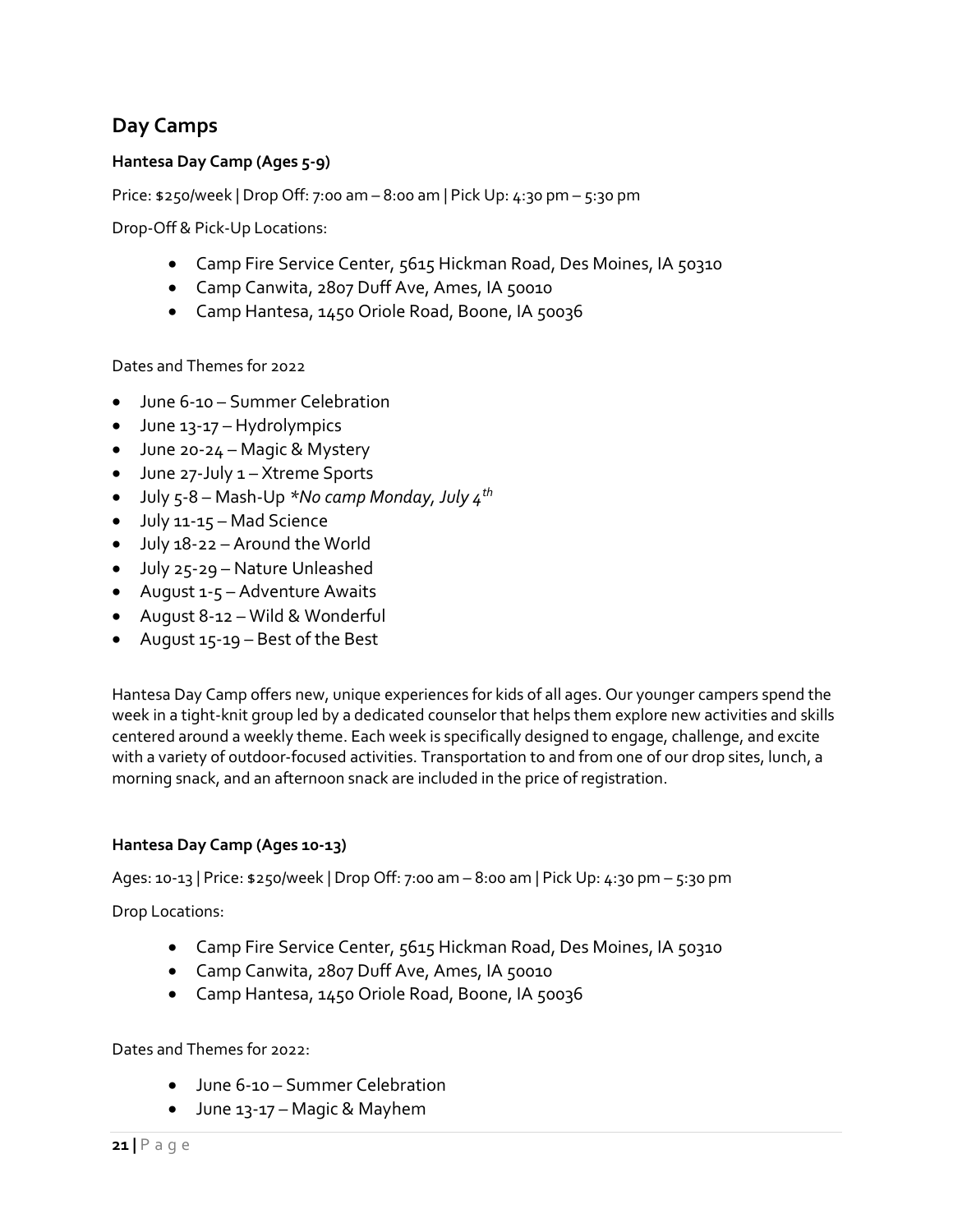- June 20-24 H2Overboard
- $\bullet$  June 27-July  $1 -$  Mash-Up
- July 5-8 Xtreme Sports \*No camp Monday, July  $4^{th}$
- July 11-15 Mud Madness
- July 18-22 Around the World
- July 25-29 High Adventure
- August 1-5 Hantesa Lore
- August 8-12 Survivor Challenge
- August 15-19 End of Summer Jam

At Camp Hantesa, our older campers have the opportunity to create their own unique summer experience! Hantesa day campers (10-13) *choose their own activities* every week from a set of options aligned with the week's theme. Whether they are interested in art, sports, or other outdoor pursuits, we have something for everyone! Campers attend their chosen activities in the morning and swim every afternoon! Each week includes transportation to and from one of our drop sites, a hot lunch, a morning snack, an afternoon snack, and weekly swim lessons. Give your child the opportunity to find their spark, make their own schedule, and make new friends along the way!

### Mini & Traditional Overnight Camp

#### Overnight Camp

Ages: 6-17 | Price: \$575/week | Drop Off: Sundays 2:00 pm – 4:00 pm | Pick Up: Saturdays 10:00 am

#### Drop Locations: Camp Hantesa

Add-ons: Optional Saturday overnights (\$85)

- $\bullet$  June 25-26
- July 16-17
- $\bullet$  July 23-24
- $\bullet$  July 30-31

Dates/Themes (Maybe add-in "Visit https://www.campfireiowa.org/programs/day-camp/ for theme details") – or could include QR scan code to limit extra text/URL links:

- June 19-25 Reality TV: Camp Edition
- June 26-July 2 Summer Camp Cup
- July 10-16 Mash-Up
- July 17-23 Around the World
- July 24-30 Destination: Imagination
- July 31-August 6 WoHa Week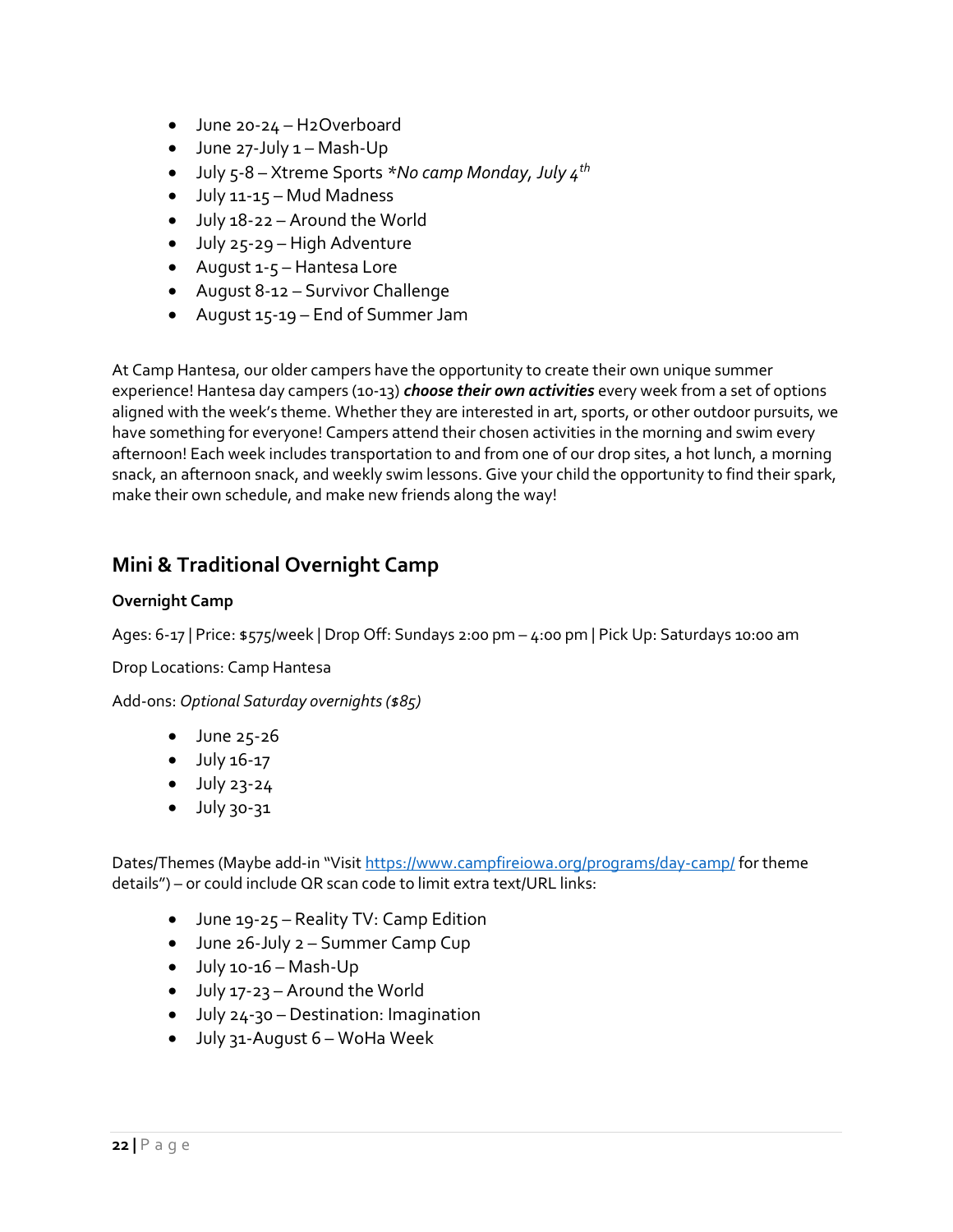The overnight camp experience is truly lifechanging. Overnighters spend their days' building skills in traditional camp activities like archery, outdoor living, arts and crafts, paddle sports, swimming, rock climbing, nature, and much more! Evenings are spent enjoying special theme-based programs and campfires. Every day brings new experiences, new friends, personal growth, and lifelong memories. Don't miss out on everything summer has to offer at Camp Hantesa!

#### Mini Camp

Ages: 6-9 | Price: \$300 | Drop Off: Wednesdays 2:00 pm – 4:00 pm | Pick Up: Saturdays 10:00 am

Drop Locations: Camp Hantesa

Dates:

- June 15-18
- $\bullet$  July 6-9

Mini Camp is the perfect option for new campers who want to experience overnight camp for the first time or gain a little more experience before attending a full week. During each 4-day, 3-night session, campers will explore Hantesa traditions and participate in all of the fun activities camp has to offer, including climbing, swimming, outdoor living, sports, and more!

### Camp Brave

#### Camp Brave

Ages: 8-17 | Price: \$35 | Drop Off: Sunday 2:00 pm – 4:00 pm | Pick Up: Saturday 10:00 am

Drop Locations: Camp Hantesa

Dates/Themes:

August 7-13 – The Great Hantesa Space Race

Camp Brave is a week-long overnight camp for youth ages 8-17 whose life has been impacted by crime. This may include being a direct victim of a crime or being the child of an adult who has been a victim of a crime. During their week at camp, campers will have the opportunity to experience all summer camp has to offer including swimming, sports, games, crafts, hiking, canoeing, rock climbing, and much more! Campers will also participate in a variety of activities developed to help them heal, grow, and develop coping skills.

All Camp Brave participants must be nominated by an adult in their life (family member, teacher, advocate, etc.) with knowledge of their experiences. All accepted campers will attend on scholarship.

### Youth Service Coalition

#### Youth Service Coalition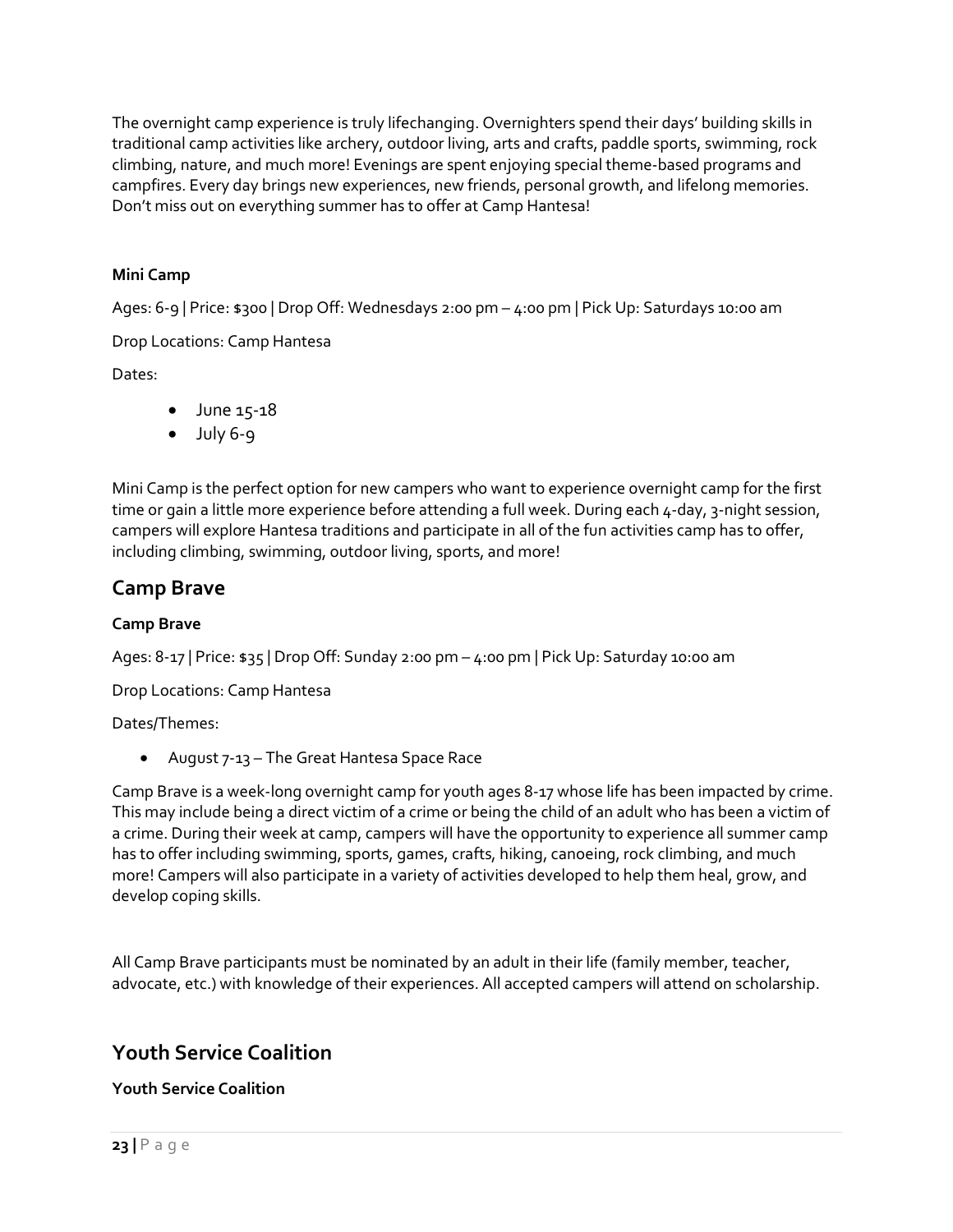Ages: 14-17 | Price: \$215/week | Drop Off: 7:00 am – 8:00 am | Pick Up: 4:30 pm – 5:30 pm

Drop Locations:

- Camp Fire Service Center, 5615 Hickman Road, Des Moines, IA 50310
- Camp Canwita, 2807 Duff Ave, Ames, IA 50010
- Camp Hantesa, 1450 Oriole Road, Boone, IA 50036

Dates for 2022:

- $\bullet$  June 6-10
- $\bullet$  June 13-17
- June 20-24
- June 27-July 1
- July 5-8 \*No camp Monday, July  $4^{th}$
- $\bullet$  July 11-15
- $\bullet$  July 18-22
- $\bullet$  July 25-29
- August 1-5
- August 8-12
- August 15-19

Calling all Camp Fire teens – be a part of our inaugural Youth Service Coalition! In this brand new, youth-led program, Camp Fire teens explore community issues such as homelessness, food insecurity, conservation, climate change, mental health, and much more. Guided by our trained staff, teens will learn about the issues and work together to advocate for change, complete service projects, and improve our community for everyone! Teens will also participate in all of the most anticipated summer activities and field trips. Make a difference in your community, earn volunteer hours, and have a blast the whole time!

## Leadership Challenge & Apprentice

#### Leadership Challenge

Ages: 14-16 | Price: \$650 | Drop Off: Sundays 2:00 pm – 4:00 pm | Pick Up: 10:00 am

Drop Locations: Camp Hantesa

Add-Ons: Optional Saturday Overnight (\$85) June 18-19

Dates:

 $\bullet$  June 12-25

During this two-week overnight camp session, campers begin to develop themselves as leaders at camp and in life. Activities include team challenges, studying mentorship and leadership styles, developing citizenship through service learning, and interacting as role models with younger campers.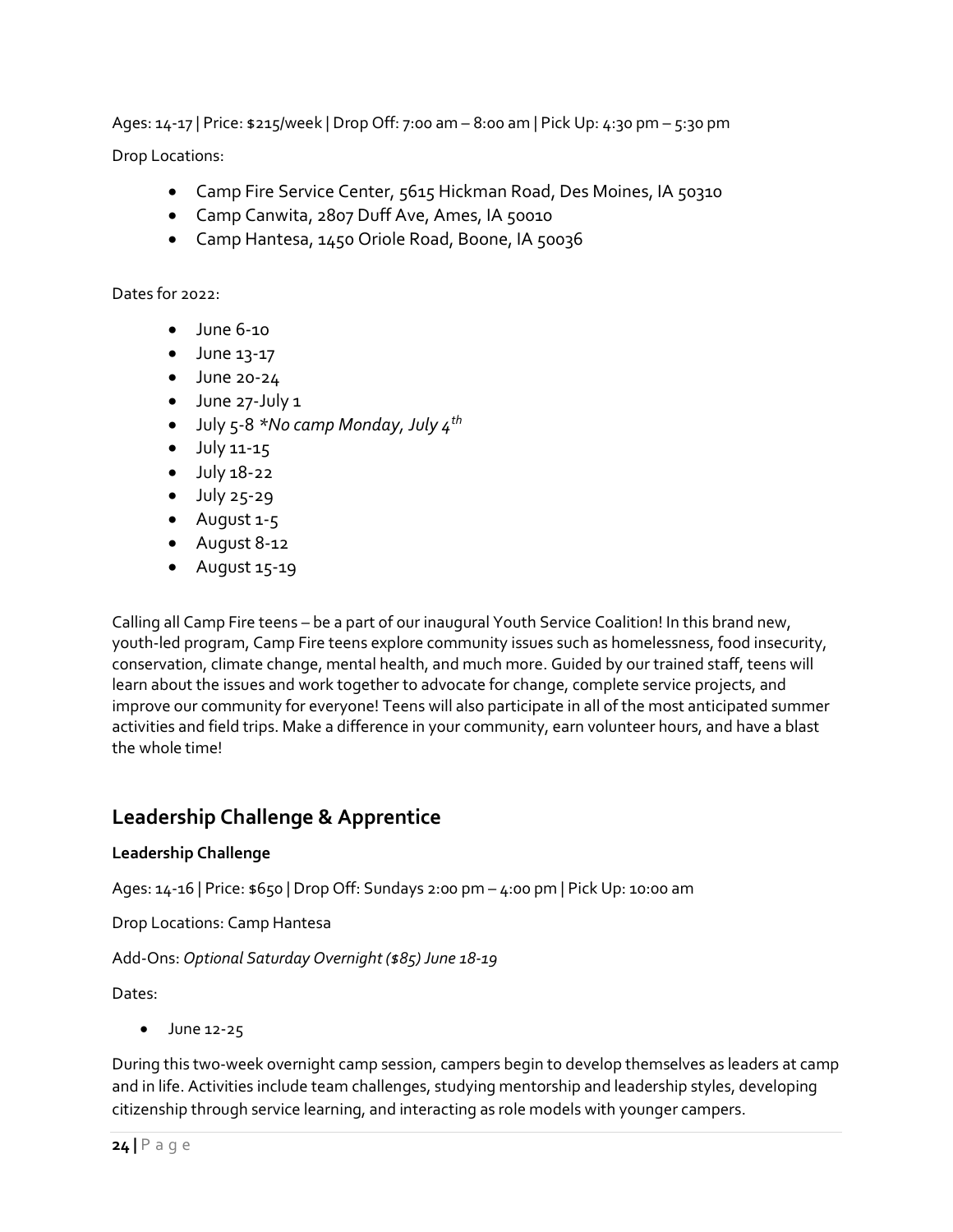#### Apprentice

Ages: 16-18 | Price: \$700 | Drop Off: Sundays 2:00 pm – 4:00 pm | Pick Up: Saturdays 10:00 am

Drop Locations: Camp Hantesa

Add-Ons: Optional Saturday Overnights (\$85):

- First Year Session:
	- o June 18-19
	- o June 25-26
- Second Year Session:
	- o July 16-17
	- o July 23-24
	- o July 30-31

Dates and Themes for 2022

- June 12-July 9: First-Year Apprentices \*No camp Sunday, July 3<sup>rd</sup> & Monday, July 4<sup>th</sup>
- July 10-August 6: Second-Year Apprentices

The Apprentice program at Camp Hantesa is a service-oriented, four-week program that prepares high school students for leadership roles. Typical apprenticeships are two summers in length. This program helps teens develop leadership, communication, and program delivery skills. Apprentices also complete a week-long live-in experience to learn directly from our exceptional staff and take a week-long outpost trip.

### Canoe Outpost Camp

#### Outpost Camp

Ages: 13-17 | Price: \$650 | Drop Off: Sundays 2:00 pm – 4:00 pm | Pick Up: Saturdays 10:00 am

Drop Locations: Camp Hantesa

Add-Ons: Optional Saturday Overnight (\$85) August 13-14

Dates/Themes:

August 7-20 – Canoe Outpost

Have you ever wanted to spend a week living with camp friends in the woods while canoeing the day away? Now is your chance. This summer's outpost is a four-day, three-night canoeing trip spent on the water with your camp friends! Learn how to travel waterways by boat, spend your days soaking up the sun from your canoe, or while resting river or lakeside! Spend your nights cooking over the campfire, telling stories, making memories, and having the outdoor experience of a lifetime!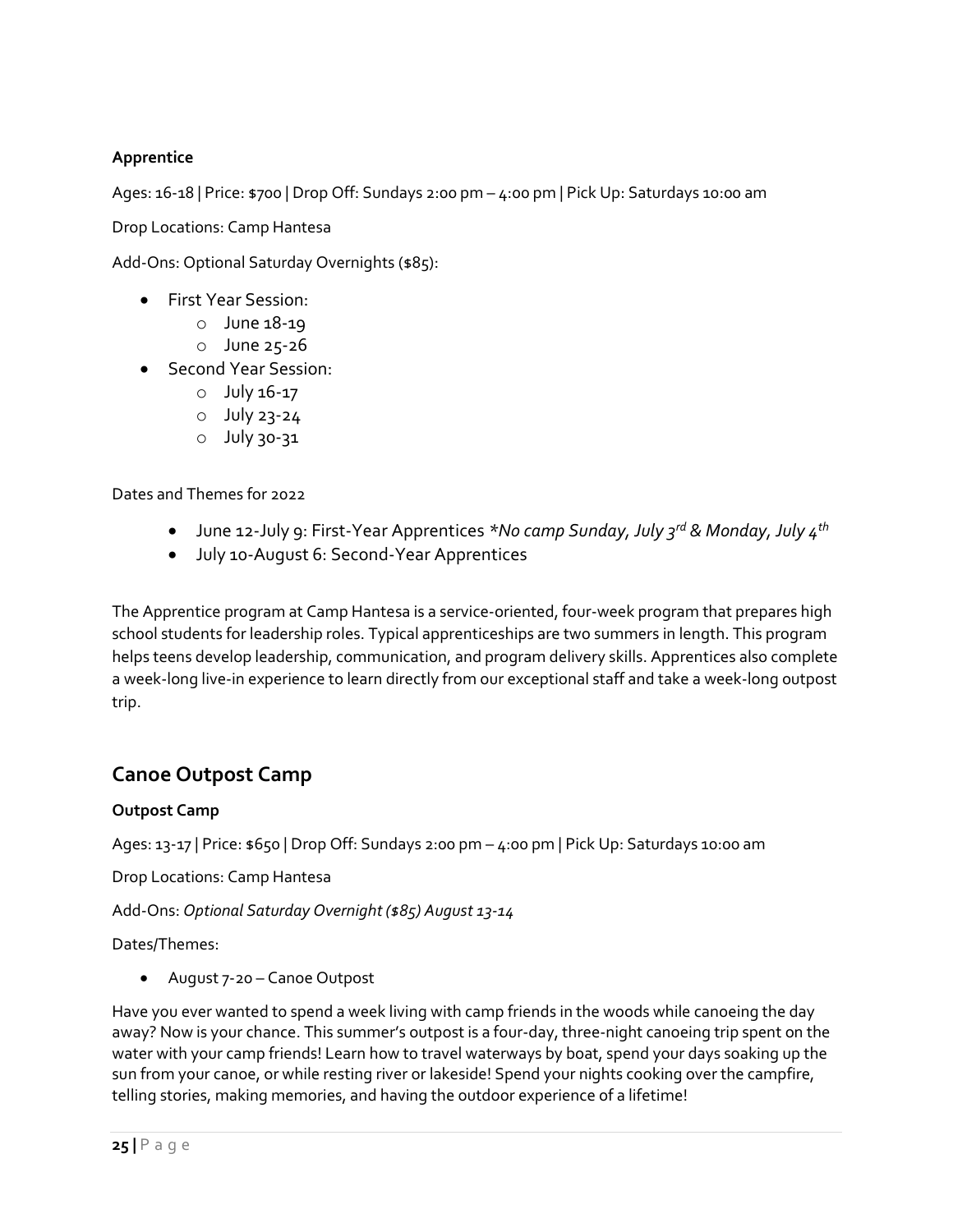## Camp Canwita Programs

### Day Camp

#### Canwita Day Camp

Ages: 5-9 | Price: \$230/week | Drop-Off: 7:00 am – 8:30 am | Pick-up: 4:00 pm – 5:30 pm

Drop Locations:

Camp Canwita, 2807 Duff Ave, Ames, IA 50010

Dates and Themes for 2022:

- June 6-10 Passport to Fun
- June 13-17 Mysteries and Riddles
- June 20-24 A Drop of Kindness (Optional Overnight June 24-25, \$40.00)
- June 27-July 1 Corn Fed
- July 5-8 Forbidden Island \*No camp on Monday, July 4
- July 11-15 Beyond the Board
- July 18-22 Symphony of the Senses
- July 25-29 Wacky and Wonderful (Optional Overnight July 29-30, \$40.00)
- August 1-5 Greek Greatness (Additional Adventureland Fee, \$30.00)
- August 8-12 Beyond the Sea
- August 15-19 End of Summer Bash

This secluded day camp provides a wonderful natural setting for youth, offering exciting field trips, including trips to the local pool, and active team games throughout the week. This program also features a literacy and STEM program to help reduce summer learning loss. At Canwita, campers will participate in fun activities planned and facilitated by our trained staff, all based around the weekly theme.

### **Outrageous**

#### Canwita Outrageous

Ages: 10-13 | Price: \$240/week | Drop-Off: 7:00 am – 8:30 am | Pick-up: 4:00 pm – 5:30 pm

Drop Locations:

• Camp Canwita, 2807 Duff Ave, Ames, IA 50010

Dates and Themes of 2022:

- June 6-10 Spy Academy (Optional Paintball Fee, \$30.00
- June 13-17 Game Changers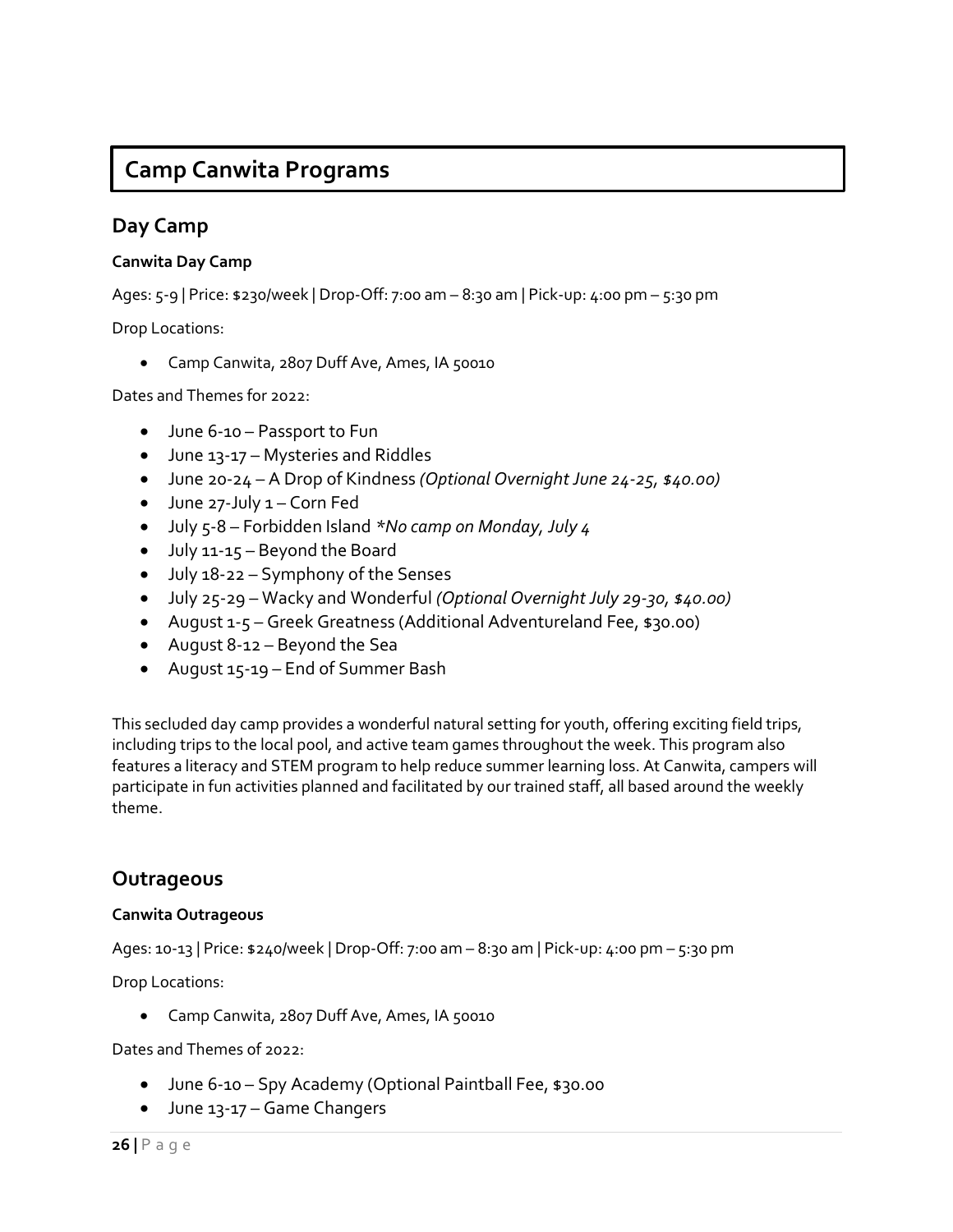- June 20-24 Ready Player Fun (Additional Laser Tag fee, \$10.00; Optional Overnight 24-25, \$40.00)
- June 27- July 1 Community Heroes
- July 5-8 Water Rides and Waterslides \*No camp on Monday, July 4
- July 11-15 Legends of the Ancient World
- July 18-22 Sharks Versus Lifeguards (Additional Lost Island Fee, \$25.00)
- July 25-29 BIG (Adulting 101) (Optional Overnight July 29-30, \$40.00)
- August 1-5 Choose Your Challenge (Additional Adventureland Fee, \$30.00)
- August 8-12 Outwit-Outplay-Outrageous (Optional Paintball Fee, \$30.00)
- August 15-19, Summer Send-Off

Canwita Outrageous offers new experiences and challenges for older campers by making the most of their summer with exciting activities and action-packed days. Campers spend time with experienced staff members swimming, climbing, hiking, completing ropes courses, and participating in teambuilding activities. They also get the opportunity to encounter things such as paintballing, orienteering, archery, canoeing, and so much more. Get "outrageous" with us and make it a summer to remember!

## Des Moines Programs

### **Outrageous**

#### Des Moines Outrageous Day Camp

Ages: 10-13 | Price: \$240/week | Drop Off: 7:00 am – 8:00 am | Pick Up: 4:30 pm – 5:30 pm

Drop Location:

Camp Fire Service Center, 5615 Hickman Road, Des Moines, IA 50310

Dates and Themes for 2022:

- June 6-10 Spy Academy (\$30 optional paintball fee)
- June 13-17 Game Changers
- June 20-24 Ready Player Fun (\$10 laser tag fee)
- June 27 July 1 Community Heroes
- $\bullet$  July 5-8 Water Rides and Waterslides \*No camp Monday, July  $4^{th}$
- July 11-15 Legends of the Ancient World
- July 18-22 Sharks VS. Lifeguards (\$25 Lost Island fee)
- July 25-29 BIG (Adulting 101)
- August 1- 5 Choose Your Challenge (\$30 Adventureland fee)
- August 8-12 Outwit-Outplay-Outrageous (\$30 optional paintball fee)
- August 15 19 Summer Send Off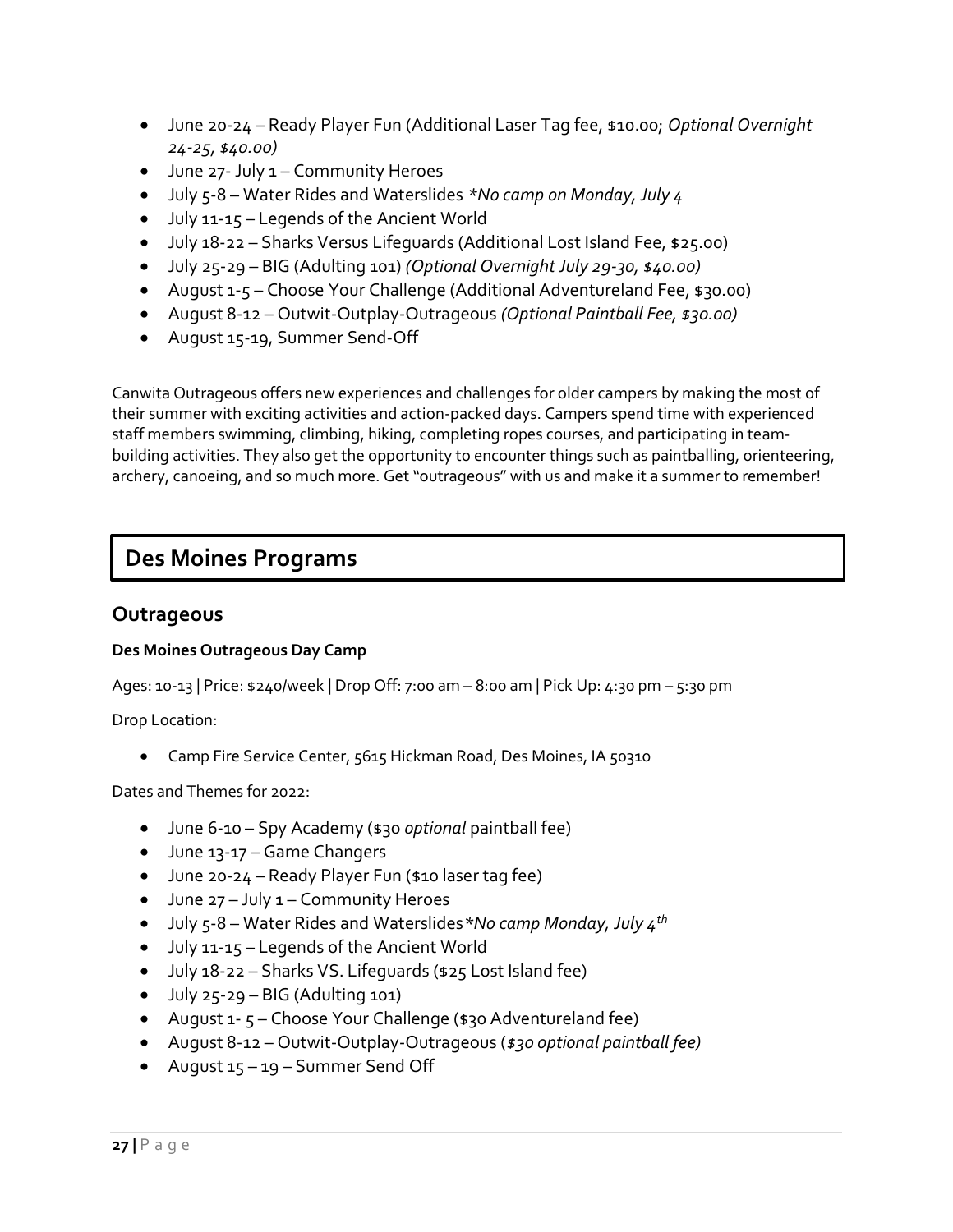Des Moines Outrageous offers new experiences and challenges for older campers by making the most of their summer with exciting activities and action-packed days. Campers spend time with experienced staff members swimming, climbing, hiking, completing ropes courses, and doing team-building activities. They also get the opportunity to encounter things such as paintballing, orienteering, archery, canoeing, and so much more. Get "outrageous" with us and make it a summer to remember!

## Southwoods Day Camp

#### Southwoods Day Camp

Ages: 5-9 | Drop Off: 7:00 am – 8:30 am | Pick Up: 4:00 pm – 5:30 pm

Tiered Pricing:

- Full Price: \$220/week
- Qualifying for Reduced Lunch: \$110/week
- Qualifying for Free Lunch: \$80/week

Drop Location:

- Pioneer Columbus Community Center, 2100 SE 5<sup>th</sup> Street, Des Moines, IA 50315
- **Eastview Community Center, 4101 E 42<sup>nd</sup> St, Des Moines, IA 50317**

Dates and Themes in 2022:

- June 6-10 Passport to Fun
- June 13-17 Campers VS Counselors
- June 20-24 CSI: Camp Scene Investigation
- June 27 July 1 Pay It Forward
- July 5-8 Anything Goes \*No camp Monday, July  $4^{th}$
- July 11-15 Beyond the Board
- July 18-22 Fantastic Beasts
- July 25-29 Downside Up
- August 1- 5 Challenge Accepted (\$30 Adventureland fee)
- August 8-12 I-Spy
- August 15 19 Greek Games

Southwoods Day Camp is available to youth and families on the south side of Des Moines. This day camp provides a positive and engaging environment for younger youth. Campers get the opportunity to participate in a variety of activities, including trips to the local pool, playing group games, creating craft projects, and going on exciting field trips. This program also includes breakfast, lunch, STEMbased activities, and a literacy program funded by the United Way of Central Iowa that has been proven to help youth retain reading skills throughout the summer.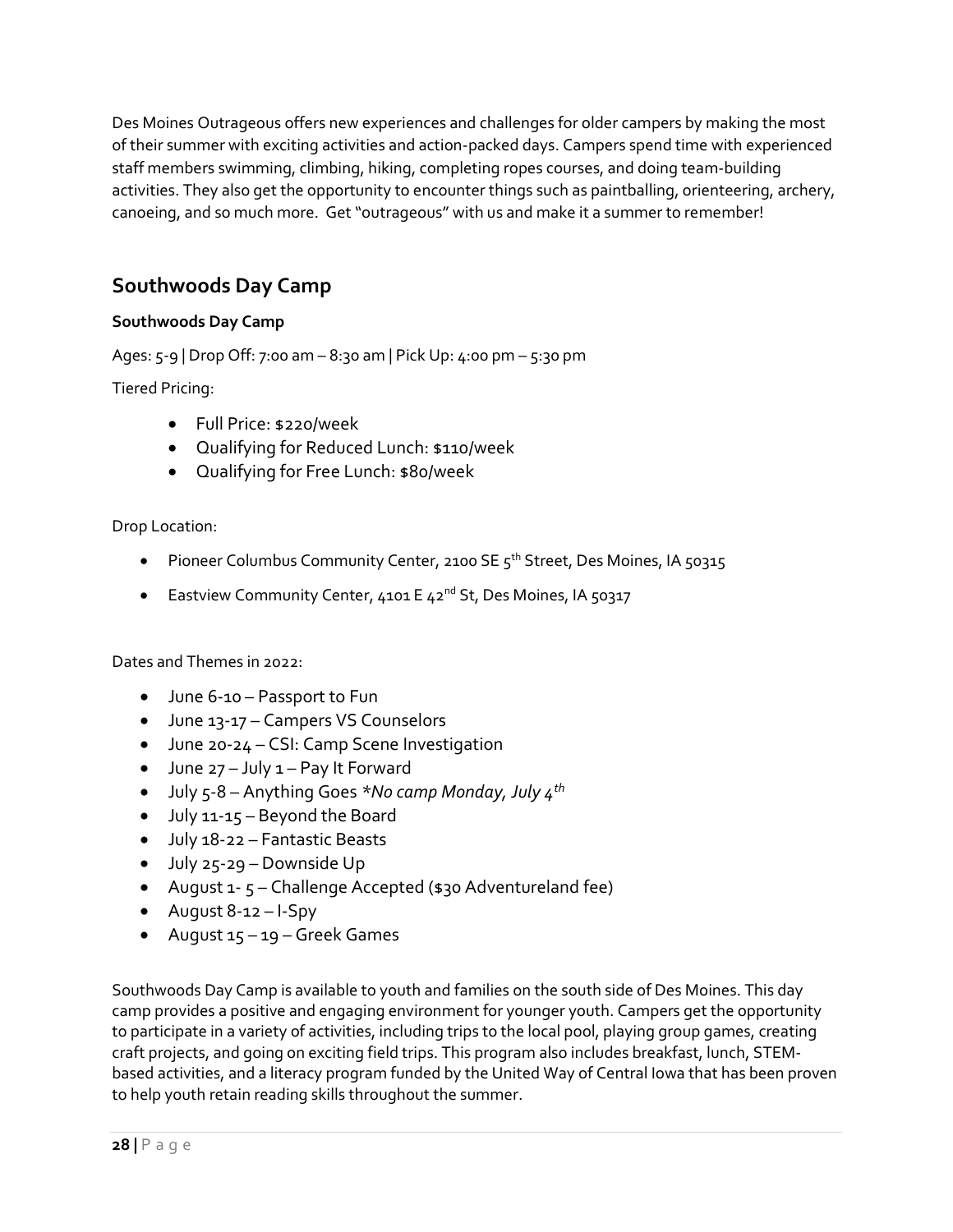### Skate Camp

#### Skate Camp

Ages: 7-13 | Price: \$300/week | Drop Off: 7:00 am – 8:30 am | Pick Up: Saturdays 4:00 pm – 5:30 pm

Drop Location:

Camp Fire Service Center, 5615 Hickman Road, Des Moines, IA 50310

Dates and Themes in 2022:

- June 6 10 Beginner Skate Camp (Ages 7-9)
- June 13 17 Beginner Skate Camp (Ages 7-9)
- June 20 24 Beginner Skate Camp (Ages 7-9)
- June 27 July 1 Beginner Skate Camp (Ages 7-9)
- July 4 8 NO SKATE CAMP
- July 11 15 Beginner Skate Camp (Ages 10-13)
- July 18 22 Beginner Skate Camp (Ages 10-13)
- July 25 29 Beginner Skate Camp (Ages 10-13)
- August 1 -5 Beginner Skate Camp (Ages 10-13)
- August 8-12 Intermediate Skate Camp (Ages 7-13)
- August 15-19 Intermediate Skate Camp (Ages 7-13)

Camp Fire and Skate DSM are excited to offer this brand-new program for Des Moines youth! If it is your first time stepping on a skateboard, Beginner Skate Camp is the perfect place to practice kicking, pushing, and even locking your first ollie. Campers will receive skating tips and instruction from our awesome coaches, and then show off their skills at world-class Lauridsen Skatepark. When they aren't skating, campers will participate in all the fun activities that camp has to offer, including sports, games, crafts, swimming, and field trips.

If you have already perfected your ollie and are hoping to learn some more advanced tricks, Intermediate Skate Camp is a great way to improve your skate skills. Campers will skate with their peers and practice with coaches to challenge themselves safely and progress their skills. Come roll with us!

## Camp Store & Trading Post

Camp Hantesa has a camp canteen and a camp trading post. Campers will have the opportunity to purchase snacks and drinks at the canteen. Campers will not be allowed to spend any more than \$2.50 each day on snack food. Campers will also have the opportunity to purchase items at the camp's trading post (t-shirts, water bottles, sweaters, etc.). Items in the trading post vary from \$1 to \$40. Hantesa day campers may bring cash to purchase items from the canteen or trading post, but they are responsible for keeping track of their money. Overnight campers are not permitted to keep cash but may deposit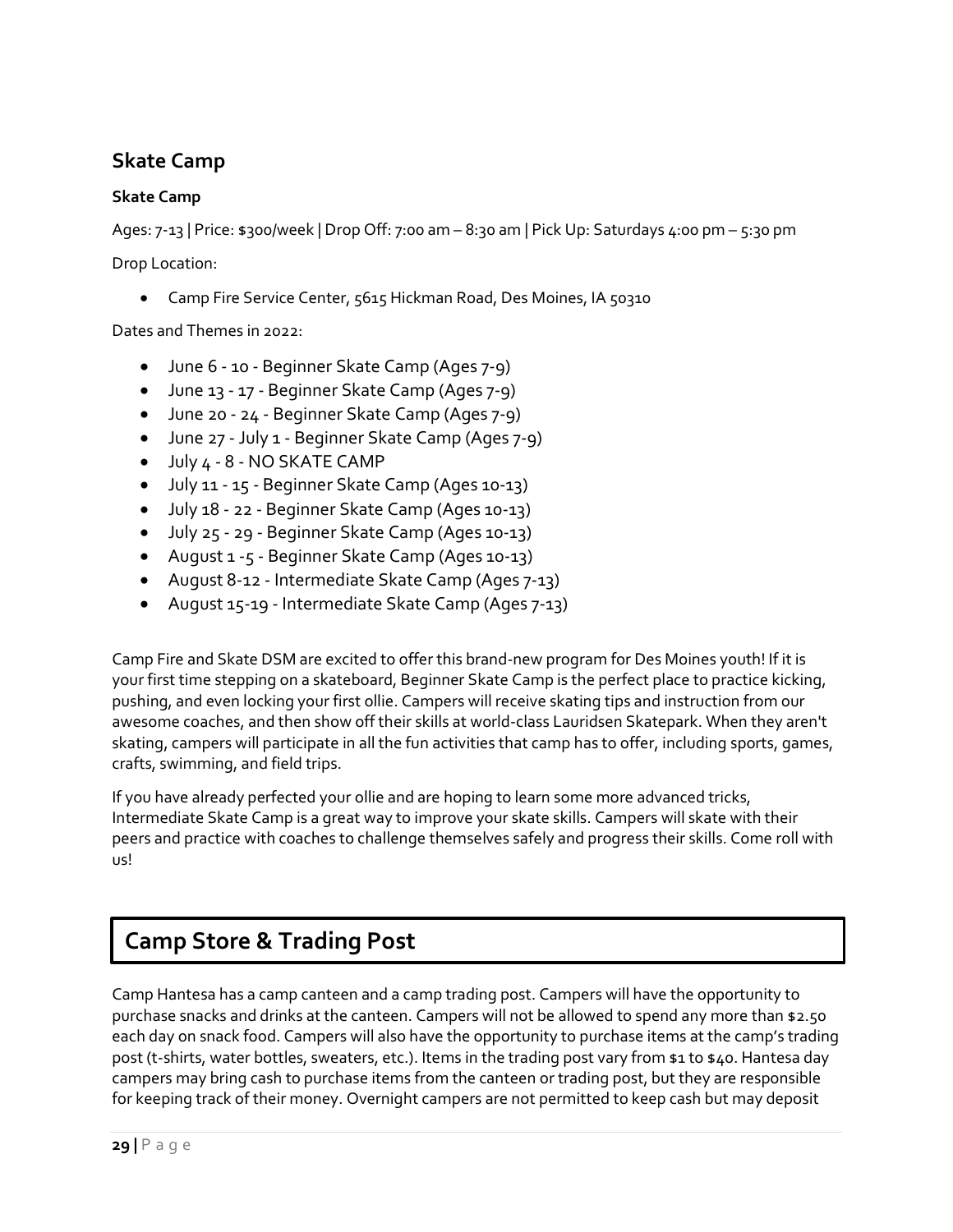cash at check-in to be tracked via a 'Canteen Card' by staff. Any unspent funds will be refunded at check out. Alternatively, funds can also be added to the camper's store balance during registration via CampWise.

## Typical Day Schedule at Camp

| <b>TIME</b> | <b>MONDAY</b>           | <b>TUESDAY</b>                                               | WEDNESDAY                                               | <b>THURSDAY</b>          | <b>FRIDAY</b>         |  |  |  |
|-------------|-------------------------|--------------------------------------------------------------|---------------------------------------------------------|--------------------------|-----------------------|--|--|--|
| 7:00-8:30   |                         | Drop sites open, breakfast, outdoor free time                |                                                         |                          |                       |  |  |  |
| 8:00        | Hantesa campers depart  |                                                              |                                                         |                          |                       |  |  |  |
| 8:30        |                         | Camper Orientation, SPARK, Bathroom & Water bottle Reminders |                                                         |                          |                       |  |  |  |
| 8:45        |                         | Divide into groups, morning circles                          |                                                         |                          |                       |  |  |  |
| 9:00-9:50   | Icebreakers             | Scheduled<br>Activity                                        | Scheduled<br>Activity                                   | Scheduled<br>Activity    | Scheduled<br>Activity |  |  |  |
| 10:00-10:50 | Clubs                   | <b>ISU STEM</b><br>Time                                      | Clubs                                                   |                          |                       |  |  |  |
| 11:00-11:30 | <b>Reading Time</b>     |                                                              | <b>Reading Time</b>                                     |                          |                       |  |  |  |
| 11:30-12:15 | Lunch & Songs           |                                                              |                                                         |                          |                       |  |  |  |
| 12:15-12:30 |                         |                                                              | Clean up, bathroom and water reminders, change for pool |                          |                       |  |  |  |
| 12:30       | Divide into<br>groups   | All Camp<br>Game                                             | Depart for<br>pool                                      | Depart for<br>field trip | Depart for<br>pool    |  |  |  |
| 1:00-3:00   | Scheduled<br>Activities |                                                              | Swimming                                                | Field Trip               | Swimming              |  |  |  |
| 3:00        | Afternoon<br>circle     |                                                              | Depart for<br>camp                                      |                          | Depart for<br>camp    |  |  |  |
| 3:30-4:00   | Snack                   | Snack                                                        | Change and<br>snack                                     |                          | Change and<br>snack   |  |  |  |
| 4:30        | Hantesa campers arrive  |                                                              |                                                         |                          |                       |  |  |  |

#### Camp Canwita Day Camp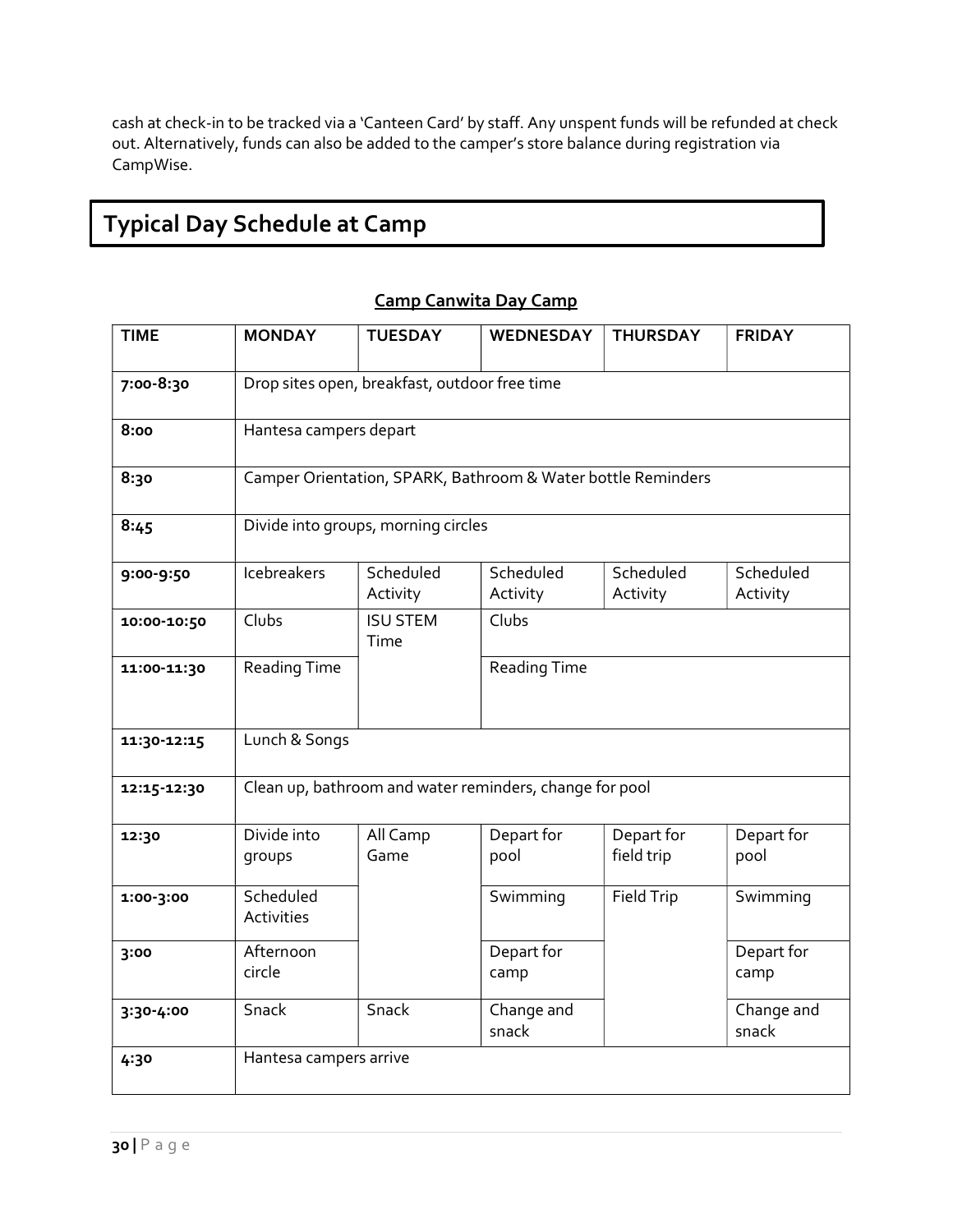| 4:00-5:30 | Free choice stations & pick-up |
|-----------|--------------------------------|
|           |                                |

### Camp Hantesa Day Camp

| <b>TIME</b> | <b>MONDAY</b>                    | <b>TUESDAY</b>                                 | <b>WEDNESDAY</b>                                                               | <b>THURSDAY</b>            | <b>FRIDAY</b> |  |  |  |
|-------------|----------------------------------|------------------------------------------------|--------------------------------------------------------------------------------|----------------------------|---------------|--|--|--|
| 7:00-8:00   |                                  | Drop sites open                                |                                                                                |                            |               |  |  |  |
| 8:00        |                                  | Campers depart for Hantesa                     |                                                                                |                            |               |  |  |  |
| 8:30-9:00   |                                  | Ames & Des Moines campers arrive               |                                                                                |                            |               |  |  |  |
| 9:20        | <b>Camper Orientation, SPARK</b> |                                                |                                                                                |                            |               |  |  |  |
| 9:30        |                                  | Sunscreen, snacks, small group circle check in |                                                                                |                            |               |  |  |  |
| 10:00-10:50 | Activity 1                       | Activity 1                                     | Activity 1                                                                     | Activity 1                 | Activity 1    |  |  |  |
| 11:00-11:50 | Activity 2                       | Activity 2                                     | Activity 2                                                                     | Activity 2                 | Activity 2    |  |  |  |
| 12:00-1:00  | Lunch & Songs                    |                                                |                                                                                |                            |               |  |  |  |
| 1:00-1:25   | groups                           |                                                | Campers change into swim suits, sunscreen, review pool rules, divide into swim |                            |               |  |  |  |
| 1:30-2:15   | <b>Swim Checks</b>               | <b>Red Swim Lessons</b>                        |                                                                                |                            |               |  |  |  |
|             |                                  | <b>Blue Swim Lessons</b>                       |                                                                                | <b>Yellow Swim Lessons</b> |               |  |  |  |
| 2:15-3:00   |                                  | Des Moines: Free Swim/Canteen                  |                                                                                | Ames/Boone: Free Swim      |               |  |  |  |
| 3:00        | Des Moines departs               |                                                |                                                                                |                            |               |  |  |  |
| 3:00-3:30   | Ames/Boone Canteen               |                                                |                                                                                |                            |               |  |  |  |
| 3:30-4:00   | Free Time                        |                                                |                                                                                |                            |               |  |  |  |
| 4:00        | <b>Ames Departs</b>              |                                                |                                                                                |                            |               |  |  |  |
| 4:30-5:30   | Pick up from drop sites          |                                                |                                                                                |                            |               |  |  |  |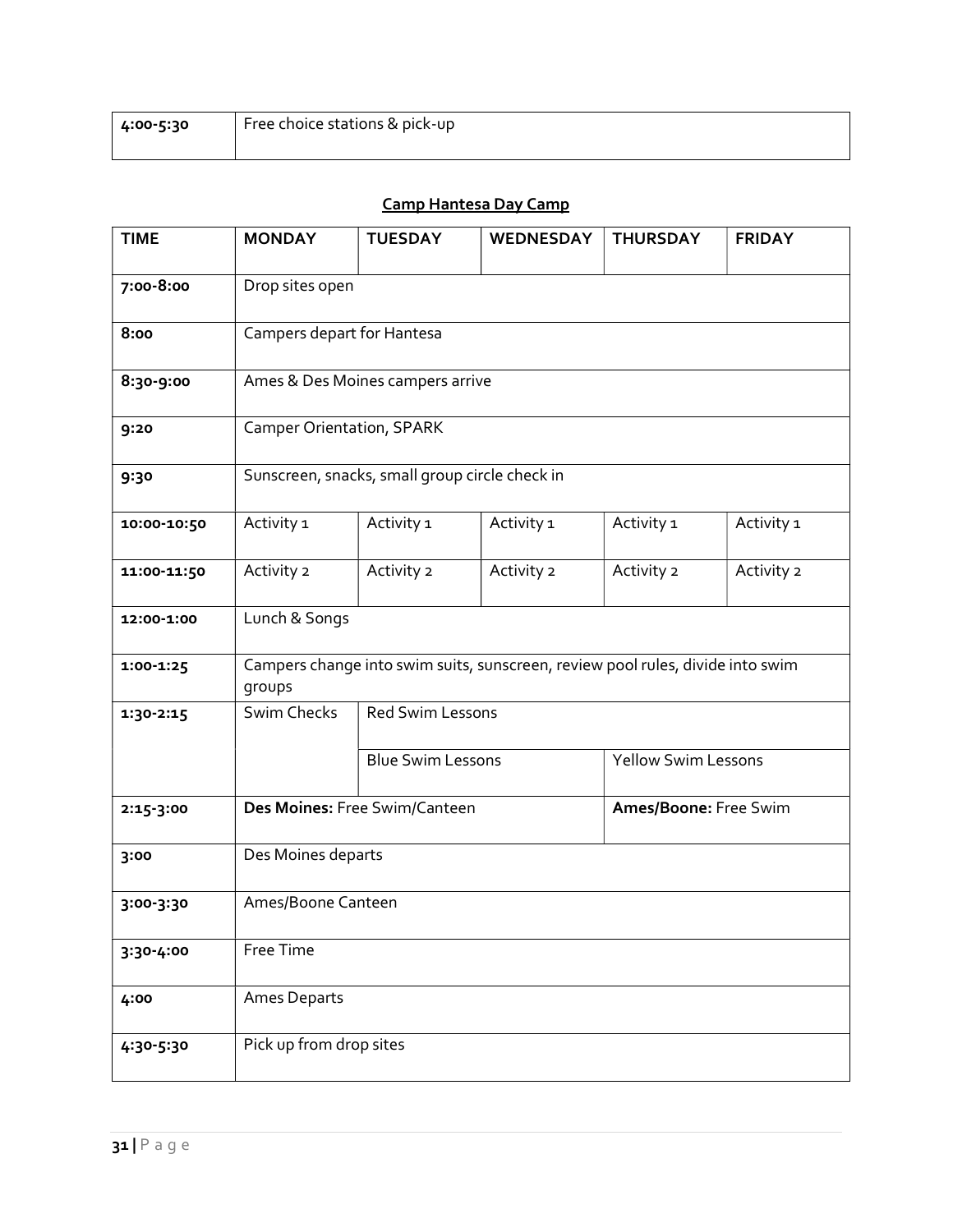| <b>Outrageous Day Camp</b> |  |  |
|----------------------------|--|--|
|                            |  |  |

| <b>TIME</b> | <b>MONDAY</b>        | <b>TUESDAY</b>                                       | <b>WEDNESDAY</b>                                       | <b>THURSDAY</b> | <b>FRIDAY</b> |  |  |  |
|-------------|----------------------|------------------------------------------------------|--------------------------------------------------------|-----------------|---------------|--|--|--|
| 7:00-8:30   |                      | Drop off and free time                               |                                                        |                 |               |  |  |  |
| 8:30-9:30   |                      |                                                      | Roll Call, Camper Orientation, SPARK, Snack            |                 |               |  |  |  |
| 9:00        |                      |                                                      | Depart or Start Morning Activities @ Site              |                 |               |  |  |  |
| 9:30-10:30  | Activity 1           | Activity 1                                           | Activity 1                                             | Activity 1      | Activity 1    |  |  |  |
| 10:30-11:30 | Activity 2           | Activity 2                                           | Activity 2                                             | Activity 2      | Activity 2    |  |  |  |
| 11:30-12:15 |                      | Lunch                                                |                                                        |                 |               |  |  |  |
| 12:30       |                      |                                                      | Depart for afternoon activity (field trip or swimming) |                 |               |  |  |  |
| 1:00-3:30   |                      | Afternoon Program (typically swimming or field trip) |                                                        |                 |               |  |  |  |
| 3:30        | Depart for drop site |                                                      |                                                        |                 |               |  |  |  |
| 4:00-5:30   |                      |                                                      | Structured Free Time & Pick Up                         |                 |               |  |  |  |

### Southwoods Day Camp

| <b>TIME</b> | <b>MONDAY</b>                                               | <b>TUESDAY</b> | <b>WEDNESDAY</b> | <b>THURSDAY</b> | <b>FRIDAY</b> |  |
|-------------|-------------------------------------------------------------|----------------|------------------|-----------------|---------------|--|
| 7:00-8:30   | Drop sites open                                             |                |                  |                 |               |  |
| 8:30        | Eastview campers depart for camp                            |                |                  |                 |               |  |
| $8:45-9:45$ | Camper Orientation, SPARK, Breakfast, and Outdoor Free Time |                |                  |                 |               |  |
| 9:45        | Bathroom and waterbottle reminders                          |                |                  |                 |               |  |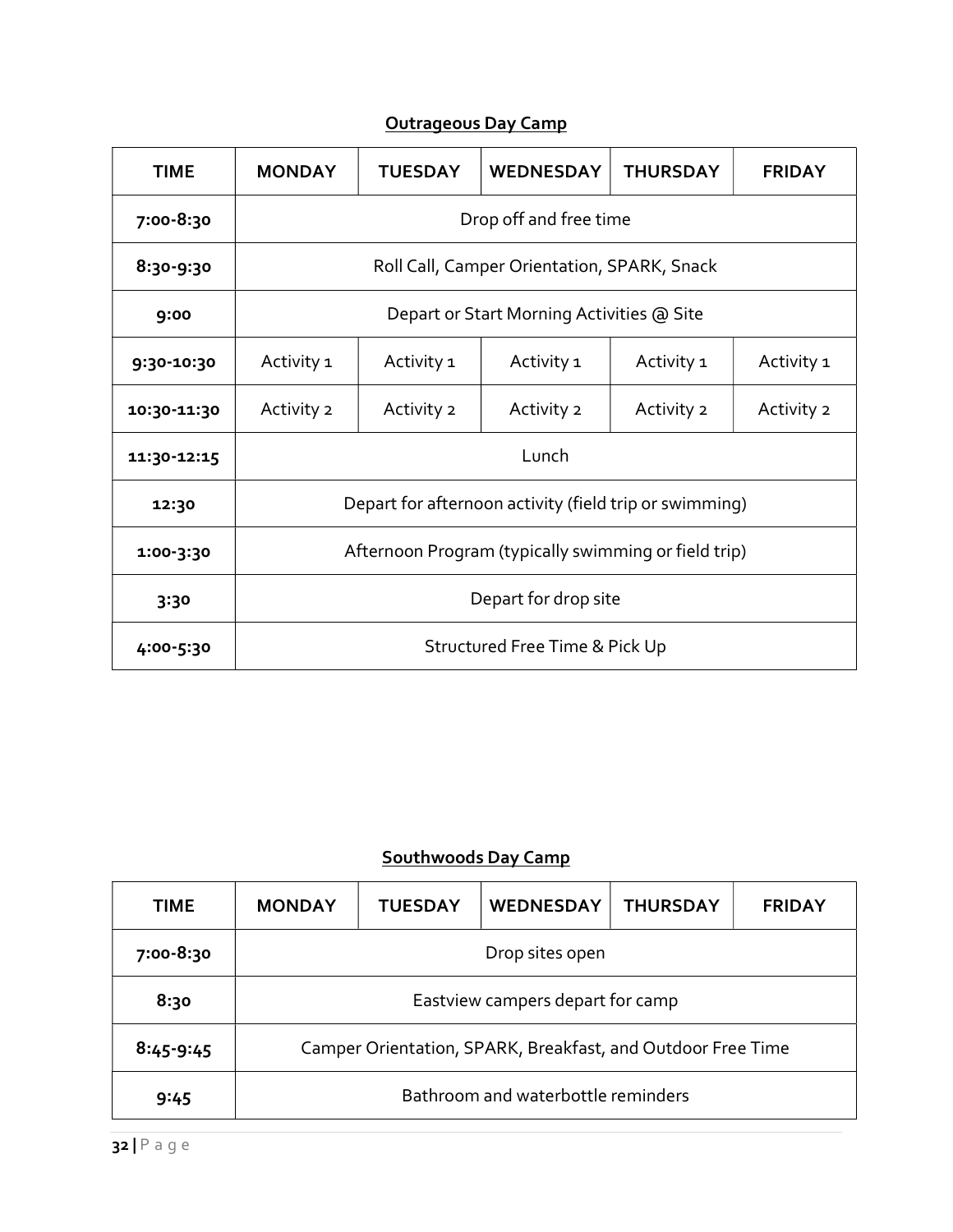| 9:55        |                                        | Divide into groups                    |                                  |                    |                           |  |  |
|-------------|----------------------------------------|---------------------------------------|----------------------------------|--------------------|---------------------------|--|--|
| 10:00-10:50 | Icebreakers &<br>Club Choices          | Clubs (camper choice                  |                                  |                    |                           |  |  |
| 11:00-11:30 | Scheduled<br>Activity                  | Literacy<br>Activity                  | Scheduled<br>Activity            |                    | Scheduled<br>Activity     |  |  |
| 11:30-12:15 | Lunch & Songs                          |                                       |                                  |                    |                           |  |  |
| 12:15-12:30 | Clean up, bathroom and water reminders |                                       |                                  |                    |                           |  |  |
| 12:30-1:00  | Reading<br>Time                        | Change for<br>Pool                    | <b>Reading Time</b>              | Change for<br>Pool | Prepare for<br>Field Trip |  |  |
| 1:00-1:30   | Outdoor<br>Games                       |                                       | Outdoor<br>Games                 |                    |                           |  |  |
| 1:30-2:30   | Scheduled<br>Activity                  | Swimming                              | Scheduled<br>Activity            | Swimming           | Field Trip                |  |  |
| 2:30-3:00   | <b>Outdoor Free Time</b>               |                                       |                                  |                    |                           |  |  |
| 3:00-3:30   | Afternoon Snack                        |                                       |                                  |                    |                           |  |  |
| 3:30        |                                        | Eastview campers depart for drop site |                                  |                    |                           |  |  |
| 4:00-5:30   |                                        |                                       | Pick up and Free Choice Stations |                    |                           |  |  |

## Hantesa Overnight Camp

| <b>TIME</b> | <b>SUNDAY</b> | <b>MONDAY</b> | <b>TUESDAY</b>        | <b>WEDNESDAY</b> | <b>THURSDAY</b> | <b>FRIDAY</b> | <b>SATURDAY</b> |
|-------------|---------------|---------------|-----------------------|------------------|-----------------|---------------|-----------------|
| 7:30        |               |               | Reville               |                  |                 |               |                 |
| 7:45        |               |               | <b>First Call</b>     |                  |                 |               |                 |
| 8:00        |               |               | <b>Breakfast</b>      |                  |                 |               |                 |
| 8:45        |               |               | Flag Raising<br>Cabin |                  |                 |               |                 |
| $9:00 -$    |               |               | Cabin Clean-Up        | Lake Day         | Cabin Clean-Up  |               | Clean-Up,       |
| 9:50        |               |               |                       | Cabin Prep       |                 |               | Move Out        |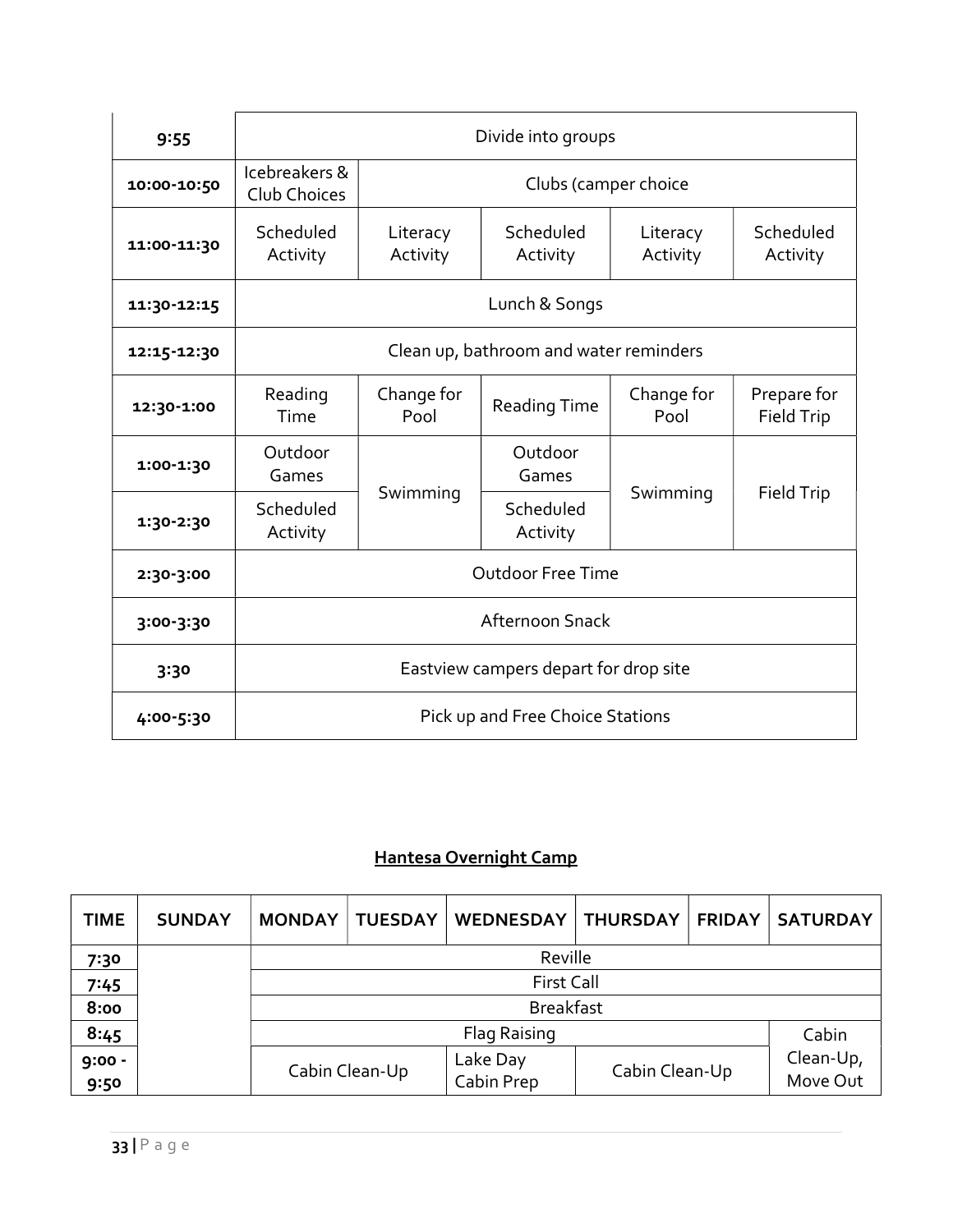| 10:00-<br>10:50  |                         |                        | Craft <sub>1</sub> |            | Craft <sub>1</sub> |                 | Flag<br>Raising,<br>Camper<br>Check-Out |
|------------------|-------------------------|------------------------|--------------------|------------|--------------------|-----------------|-----------------------------------------|
| 11:00-<br>11:50  |                         |                        | Craft <sub>2</sub> | Lake Day   | Craft <sub>2</sub> |                 | Cabin &<br>Department<br>Clean-Up       |
| 12:00            | <b>Staff Report</b>     |                        | Lunch              |            | Lunch              |                 |                                         |
| $1:00 -$<br>1:50 | Check-In<br>Prep        | Rest Hour<br>Craft $3$ |                    |            | <b>Rest Hour</b>   |                 |                                         |
| $2:00 -$<br>2:50 | Camp<br>Check-In,       |                        |                    |            | Craft $3$          |                 |                                         |
| $3:00 -$<br>3:50 | Move-In                 |                        | Craft $4$          |            | Craft $4$          |                 |                                         |
| 4:00 -<br>4:30   | Swim Tests,<br>Activity |                        |                    | Canteen    |                    |                 |                                         |
| $4:45 -$<br>5:35 | Marketplace             |                        | Hantesa Hour       |            | Hantesa Hour       |                 |                                         |
| 5:45             |                         | Flag Lowering          |                    |            | Flag Lowering      |                 |                                         |
| 6:00             |                         | Dinner                 |                    | Packout    | Dinner             |                 |                                         |
| $7:15 -$<br>8:30 | Magic Hill              | Unit<br>Night          | All-Camp<br>Game   |            | Party Night        | Council<br>Fire |                                         |
| $8:30 -$<br>9:30 | Cabin Time              |                        |                    |            |                    |                 |                                         |
| 10:00            |                         |                        |                    | Lights Out |                    |                 |                                         |

## Check-In & Check-Out

Parents and campers need to check in with staff immediately upon arrival and parents and campers need to check out before leaving. Camp Fire is not responsible for late campers. To drop off or pick up campers outside of the established drop times, please make arrangements with staff at check in or contact the camp office (515) 274-1501.

#### Please note that anyone picking up campers (including parents!) will be required to show their ID during pick up.

If your camper needs to leave with a person other than the parent/guardian listed in the CampWise system, please bring a note with the name(s) and number(s) of the approved adults prior to alternate pick up. Alternatively, you can add approved adults to your camper's CampWise profile or call/email the camp office ahead of time to add an adult to the approved pick-up list.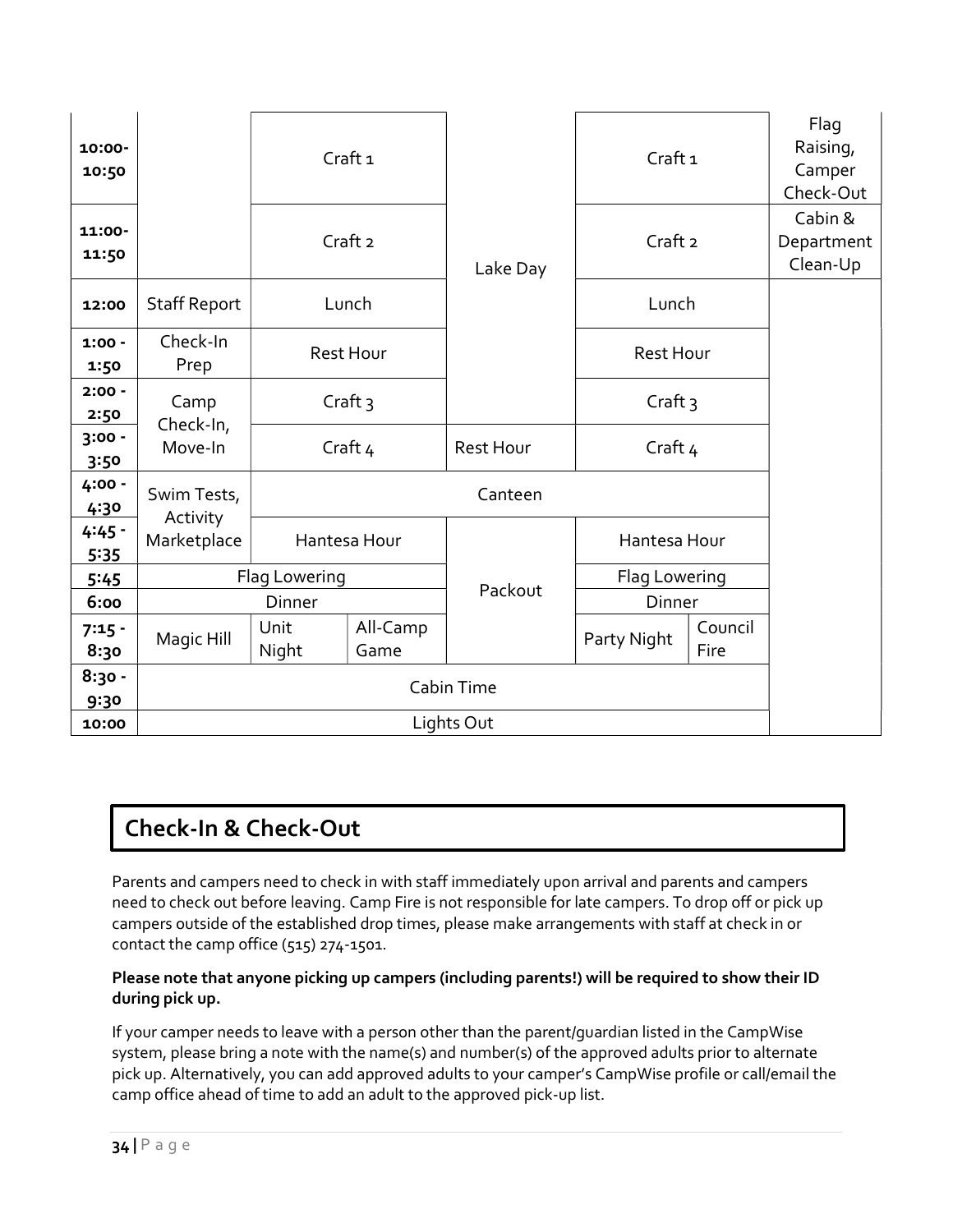## Packing Lists

#### Summer Day Camp Packing List

- Water bottle
- Swimsuit/towel/sunscreen
- Bug spray
- Closed toe shoes/extra socks
- Non-refrigerated lunch (Outrageous and Skate Camps ONLY)
- One week's worth of medication in the original prescription bottle (if needed)
- Backpack/durable bag
- Knee/elbow pads (optional helmets and skateboards provided by camp) (Skate Camp ONLY)

#### Camp Hantesa Overnight Camp Packing List

#### Clothing:

- Shorts
- T-shirts
- Sweatshirt/ Jacket
- Pants
- Pajamas
- Undergarments
- Swimsuit
- Shoes-no flip flops/sandals except in pool area or showers
- Socks
- $\bullet$  Hat
- **•** Sunglasses

#### **Toiletries**

- Shampoo/conditioner
- Soap/body wash
- Toothbrush/toothpaste
- A shower caddy to hold everything in
- Other hygiene items as desired
- **•** Sunscreen
- Bug spray

#### **Other**

Towel/washcloth